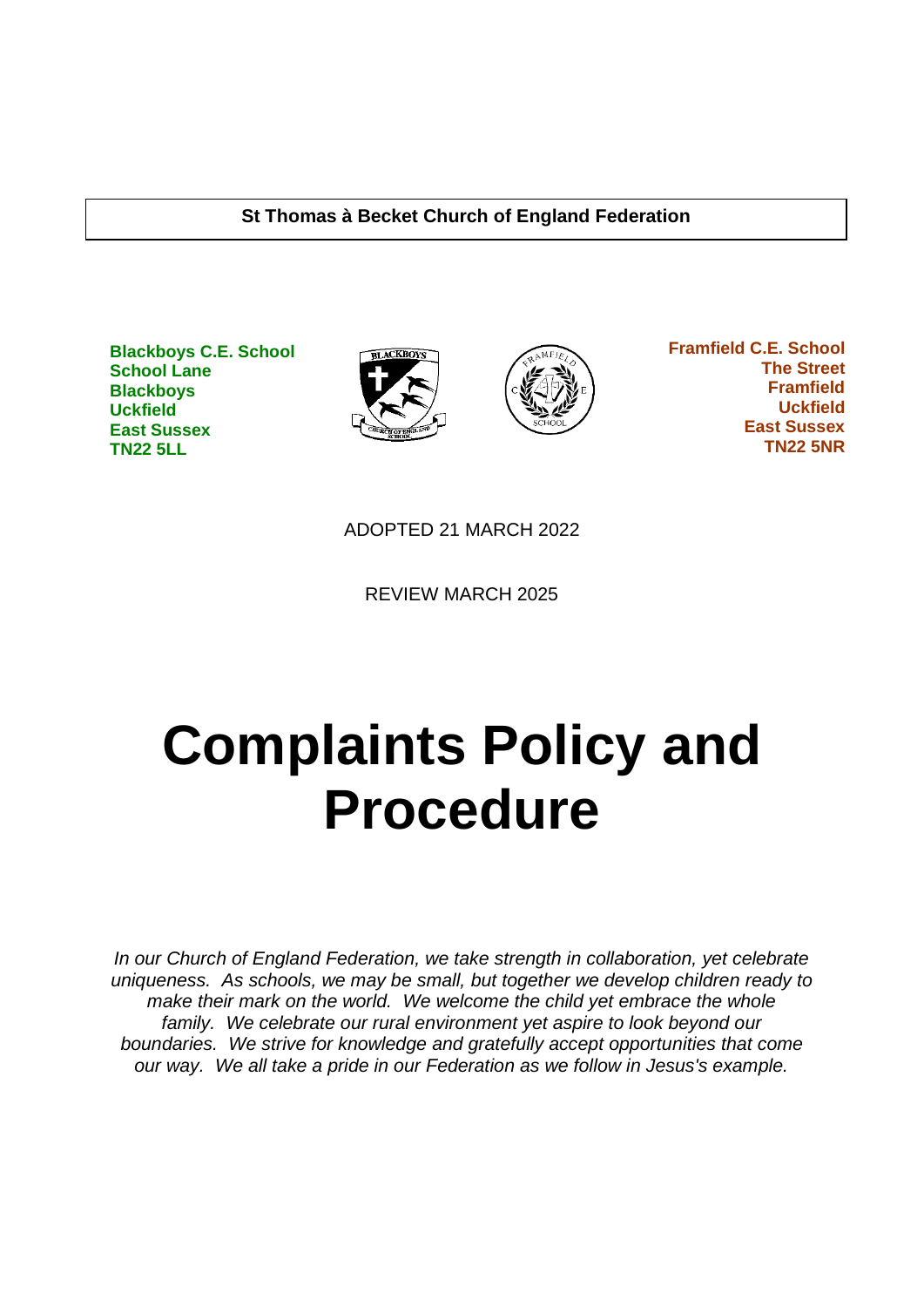| <b>CONTENTS</b>                                                                                                                                                    | <b>PAGE</b> |
|--------------------------------------------------------------------------------------------------------------------------------------------------------------------|-------------|
| <b>Federation School Contact Details</b>                                                                                                                           | 3           |
| Introduction                                                                                                                                                       | 3           |
| The difference between a Concern and a Complaint                                                                                                                   | 4           |
| Who can make a Complaint?                                                                                                                                          | 4           |
| How to raise a Concern or make a Complaint                                                                                                                         | 4           |
| <b>Resolving Complaints</b>                                                                                                                                        | 5           |
| Withdrawal of a Complaint                                                                                                                                          | 6           |
| <b>Timescales</b>                                                                                                                                                  | 6           |
| Complaints outside the Scope                                                                                                                                       | 6           |
| <b>Complaint Campaigns</b>                                                                                                                                         | 8           |
| <b>Duplicate Complaints</b>                                                                                                                                        | 8           |
| Use of Social Media                                                                                                                                                | 8           |
| The Complaints Procedure:                                                                                                                                          | 9           |
| Informal                                                                                                                                                           | 9           |
| Stage 1 – Review by Federation Headteacher                                                                                                                         | 9           |
| Stage 2 – Investigation by Governing Board                                                                                                                         | 10          |
| 1. The complainant is not satisfied with the outcome at Stage 1                                                                                                    |             |
| 2. The complaint is about a Federation Headteacher, or a member of<br>the Governing Board (including the Chair or Vice Chair)                                      |             |
| 3. The complaint is about:<br>the Chair and Vice Chair or<br>$\circ$<br>the majority of the Governing Board or<br>$\circ$<br>the entire Governing Board<br>$\circ$ |             |
| Stage 3 - Governing Board Review Panel                                                                                                                             | 11          |
| Stage 3: Timeline                                                                                                                                                  |             |
| Stage 3: Panel Membership                                                                                                                                          |             |
| Stage 3: Hearing Process                                                                                                                                           |             |
| <b>Further Recourse</b>                                                                                                                                            | 14          |
| <b>Unreasonably Persistent Complaints</b>                                                                                                                          | 14          |
| <b>Stopping Responding</b>                                                                                                                                         | 15          |
| <b>Duplicate Complaints</b>                                                                                                                                        | 16          |
| <b>Unreasonable Complaints</b>                                                                                                                                     | 16          |
| Barring from a Federation School Premises                                                                                                                          | 17          |
| <b>Review</b>                                                                                                                                                      | 17          |
| Appendix A – Roles and Responsibilities                                                                                                                            | 18          |
| Complainant                                                                                                                                                        |             |
| <b>Investigating Governor</b>                                                                                                                                      |             |
| Clerk to the Governing Board                                                                                                                                       |             |
| <b>Panel Chair</b>                                                                                                                                                 |             |
| <b>Panel Member</b>                                                                                                                                                |             |
| Appendix B - Complaint Form                                                                                                                                        | 21          |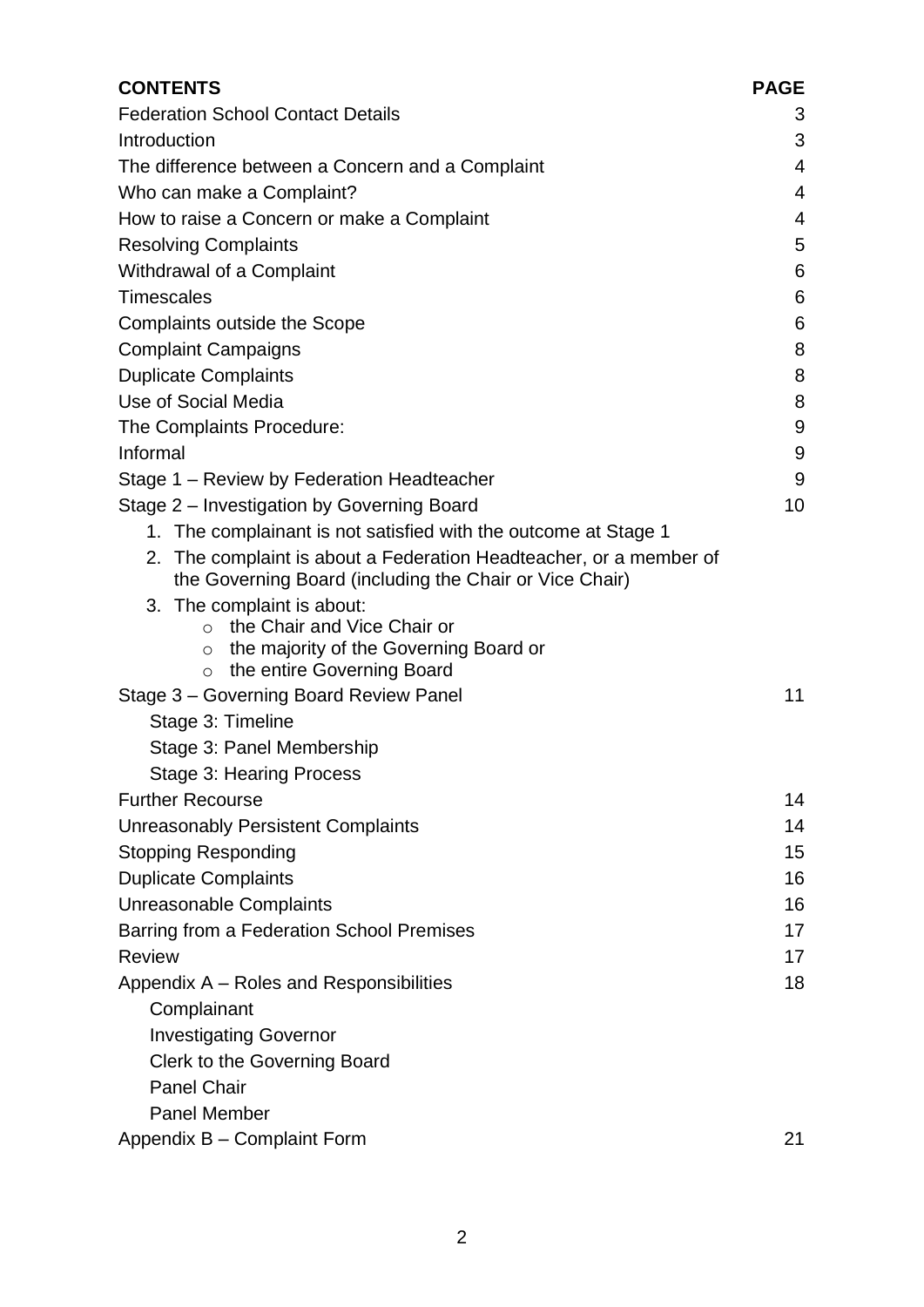## **St Thomas à Becket Church of England Federation**

|                                                 | <b>Name</b>  | <b>Contact Details</b>                   |  |
|-------------------------------------------------|--------------|------------------------------------------|--|
| <b>School Secretary</b><br><b>School Office</b> |              | Email: office@blackboys.e-sussex.sch.uk  |  |
|                                                 |              | Telephone: 01825 890423                  |  |
| Headteacher                                     | Mr Sullivan  | Email: office@blackboys.e-sussex.sch.uk  |  |
|                                                 |              | Telephone: 01825 890423                  |  |
| <b>Chair of Governors</b>                       | Mr Murray    | Email: chair@stbchurchofenglandfed.co.uk |  |
|                                                 |              | Telephone: 01825 890423                  |  |
| Clerk to the Governing Board                    | Mr Wilmowski | Email: clerk@stbchurchofenglandfed.co.uk |  |
|                                                 |              | Telephone: 01825 890423                  |  |

## <span id="page-2-0"></span>**Blackboys Church of England Primary School Contact Details:**

## **Framfield Church of England Primary School Contact Details:**

|                              | <b>Name</b>             | <b>Contact Details</b>                                                |
|------------------------------|-------------------------|-----------------------------------------------------------------------|
| <b>School Office</b>         | <b>School Secretary</b> | Email: office@framfieldcep.e-sussex.sch.uk<br>Telephone: 01825 890258 |
| Headteacher                  | Mrs Pestell             | Email: office@framfieldcep.e-sussex.sch.uk<br>Telephone: 01825 890258 |
| <b>Chair of Governors</b>    | Mr Murray               | Email: chair@stbchurchofenglandfed.co.uk<br>Telephone: 01825 890258   |
| Clerk to the Governing Board | Mr Wilmowski            | Email: clerk@stbchurchofenglandfed.co.uk<br>Telephone: 01825 890258   |

## **Introduction**

The central objective of St Thomas à Becket Church of England Federation, Blackboys Church of England Primary School and Framfield Church of England Primary School (which is referred to as the Federation in the rest of this document) is to create and maintain a safe, happy and healthy learning environment where every pupil can achieve their full potential. The staff and Governing Board work in a spirit of co-operation with parents, carers and other interested parties. Throughout the process, we will be sensitive to the needs of all parties involved, and make any reasonable adjustments needed to accommodate individuals, as we strive to follow the example of Jesus in showing kindness and compassion to all and a spirit of reconciliation. Our aim is always to bring together our whole school communities and enable all to live life in all its fullness.

In line with the requirements of Section 29 of the Education Act 2002, the Federation:

- has a complaints procedure that is easily accessible, simple to use and easy to understand.
- encourages resolution of concerns by informal means wherever possible.
- addresses all points at issue and provides an effective response and appropriate redress where necessary.
- resolves issues swiftly to established timescales, impartially and in a spirit of co-operation.
- provides a fair investigation by an independent person where necessary.
- respects, as appropriate, confidentiality.
- ensures that the Governing Board regularly monitors complaints received by its schools.
- acts in accordance with the requirements of the General Data Protection Regulations (GDPR) and Data Protection Act 2018.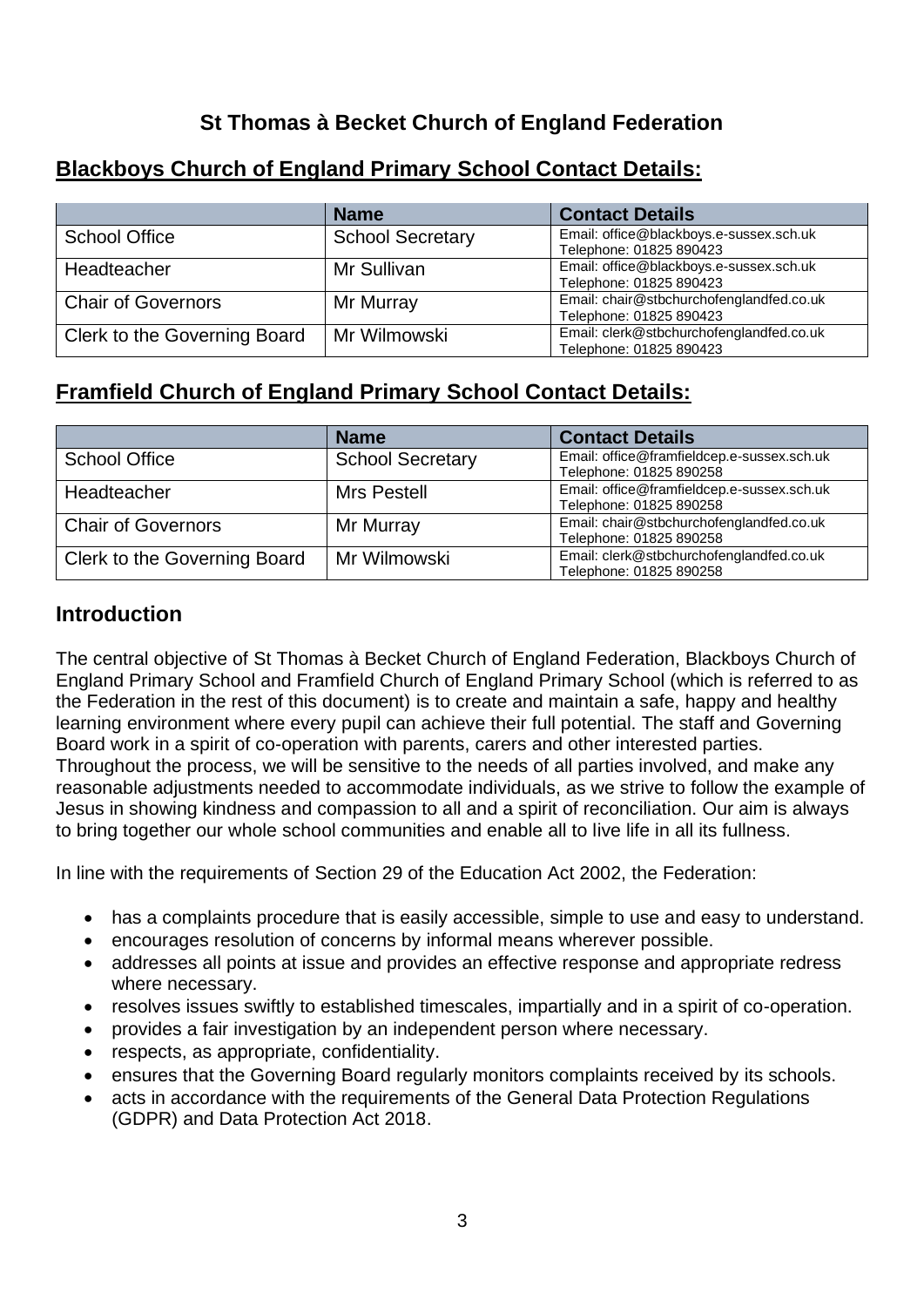The Federation prides itself on the quality of the teaching and the pastoral care we provide for our pupils. If parents, carers or members of the public have concerns they can expect the issues they raise to be treated seriously by a Federation school and in accordance with this policy document.

## **The difference between a Concern and a Complaint**

A 'concern' may be defined as '*an expression of worry or doubt over an issue considered to be important for which reassurances are sought'*.

A complaint may be generally defined as '*an expression of dissatisfaction, however made, about actions taken or a lack of action*'.

It is in everyone's interest to resolve concerns and complaints at the earliest stage. Many issues can be resolved informally, without the need for formal procedures. The Federation takes informal concerns seriously and makes every effort to resolve the matter as quickly as possible.

However, there are occasions when complainants would like to raise their concerns formally. In those cases, the Federation will attempt to resolve the issue internally, through the stages outlined within this complaints procedure.

## **Who can make a Complaint?**

Anyone can make a complaint about any facilities or services that the Federation provides, unless separate statutory procedures apply (such as exclusions or admissions), this includes:

- parents or carers of children currently at a Federation school
- parents or carers of children no longer at a Federation school
- members of the public
- a third party acting on behalf of the complainant. In these cases, written consent will be required from the complainant before any information is disclosed.

Anonymous complaints will not normally be investigated. However, the Federation's Headteachers: Mr Sullivan or Mrs Pestell or Chair of Governors: Mr Murray will determine as appropriate whether the complaint warrants an investigation.

## **How to raise a Concern or make a Complaint**

The majority of concerns or complaints received will be from parents or carers regarding issues relating to an individual child or children. However, there may be occasions where concerns or complaints are received about the Federation's management of wider issues.

In nearly all cases, communicating face to face, between the appropriate member of staff and parent/carer is the most effective way to address concerns or complaints. A good discussion, when all parties are listening to each other and seeking resolutions, will frequently be the most effective and quickest way of resolving issues.

- A concern or complaint can be made in person, by letter or email, or by telephone.
- Complaints concerning a member of staff (except the Headteacher) should be made in the first instance to either Mr Sullivan, Blackboys School Headteacher or Mrs Pestell, Framfield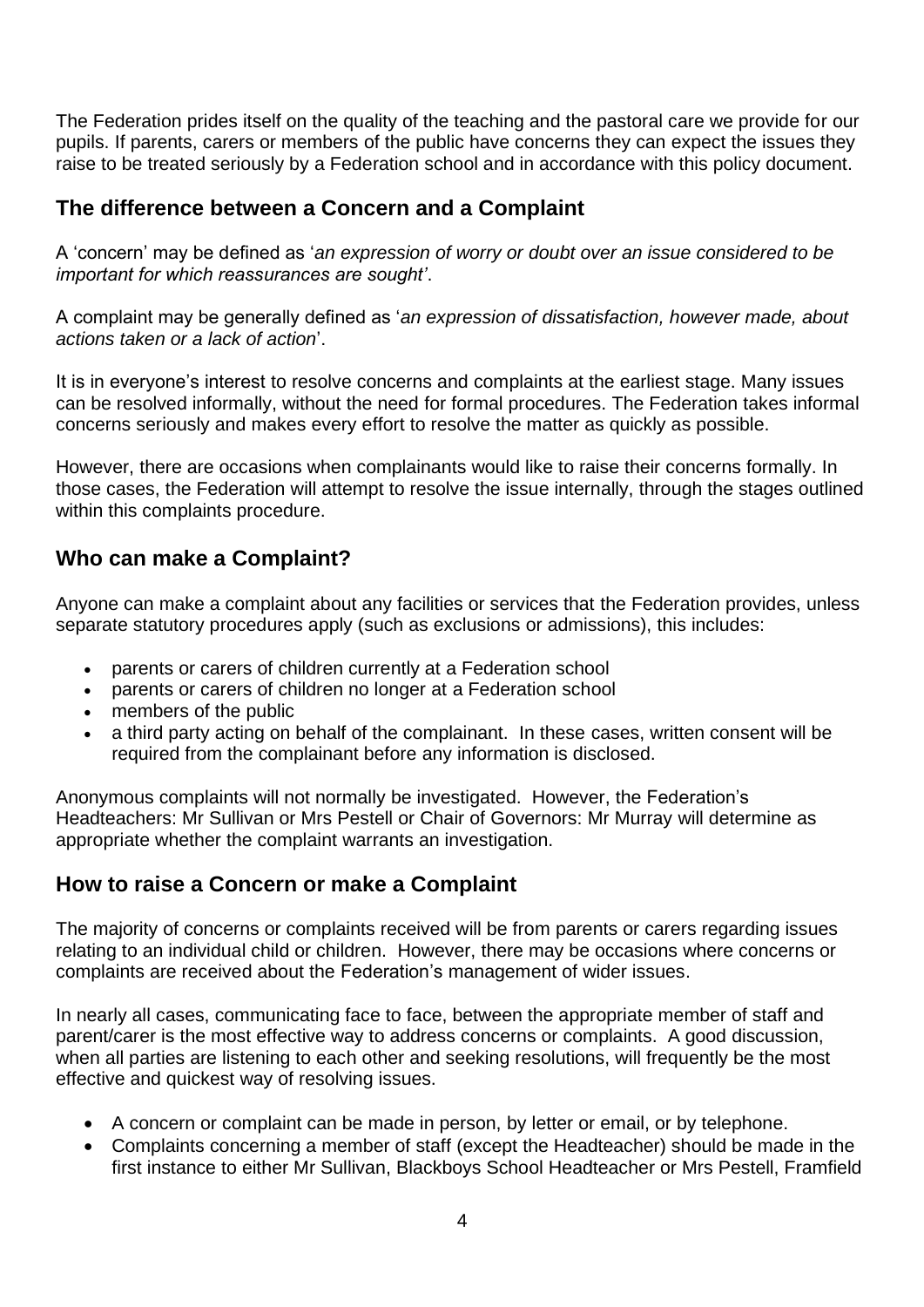School Headteacher via the relevant school office. Please mark the complaint as Private and Confidential.

- Complaints that involve or are about a Federation Headteacher should be addressed to Mr Murray, the Chair of Governors, via the Clerk to the Governing Board via either school office. Please mark the complaint as Private and Confidential.
- Complaints about the Chair of Governors, any individual Governor or the whole Governing Board should be addressed to the Clerk to the Governing Board via either school office. Please mark the complaint as Private and Confidential.
- **Complainants should not approach individual Governors to raise concerns or complaints. They have no power to act on an individual basis and it may prevent them from considering complaints at stage 2 or 3 of the procedure.**

Some complaints fall outside the Federation's complaints procedure, for example, staff grievances or staff conduct and/or competency (see: [Complaints outside the Scope\)](#page-5-0). In these cases, if such an issue is brought to a Federation Headteacher or Chair of Governor's attention, the Federation will follow its own internal personnel processes. The complainant will be informed that an issue is to be considered as part of the Federation's personnel processes but the complainant will not be informed of the outcome of any such considerations.

Complainants are advised to limit the numbers of communications with a Federation school while a complaint is being progressed. It is not helpful if repeated correspondence is sent (either by letter, phone, email or text) as it could delay the outcome being reached.

Concerns or complaints raised on social media will not receive a response unless raised through these procedures.

Recordings of conversations that were obtained covertly and without the informed consent of all parties being recorded will not be accepted as evidence in the complaints process.

For ease of use, a [template complaint form](#page-20-0) is included at the end of this procedure. If you require help in completing the form, please contact your [school office.](#page-2-0) You can also ask third party organisations like the Citizens Advice to help you.

In accordance with equality law, we will consider making reasonable adjustments if required, to enable complainants to access and complete this complaints procedure. For instance, providing information in alternative formats, assisting complainants in raising a formal complaint or holding meetings in accessible locations or enabling a satisfactory record of any meetings to be made.

## **Resolving Complaints**

At each stage in the procedure, the Federation seeks to resolve the complaint. If appropriate, we will acknowledge that the complaint is upheld in whole or in part. In addition, we may offer one or more of the following:

- an explanation
- an admission that the situation could have been handled differently or better
- an assurance that we will try to ensure the event complained of will not recur
- an explanation of the steps that have been or will be taken to help ensure that it will not happen again and an indication of the timescales within which any changes will be made
- an undertaking to review Federation policies in light of the complaint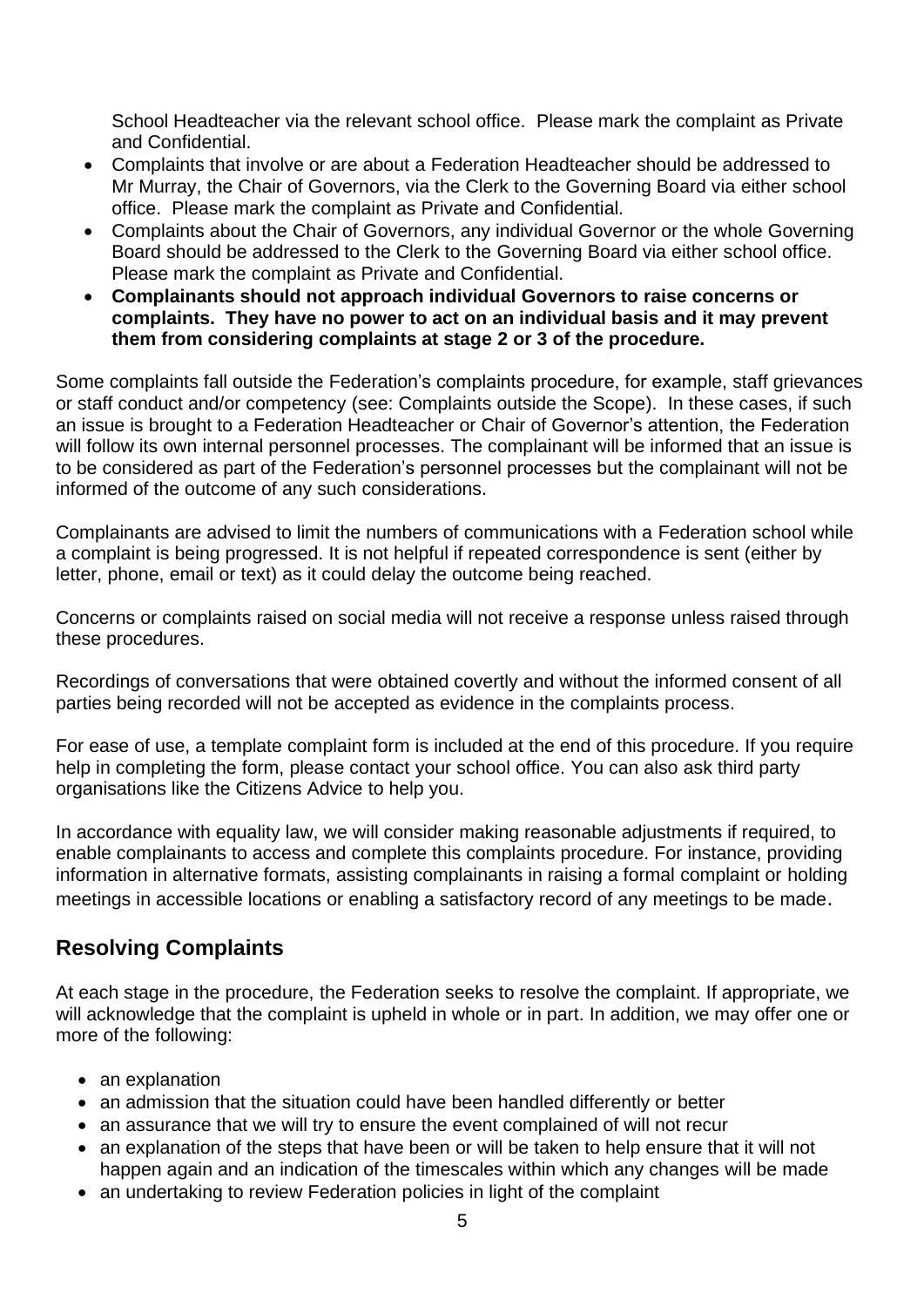• an apology.

Where further investigations are necessary, new time limits will be set, and the complainant will be sent details of the new deadline with an explanation for the delay.

## **Withdrawal of a Complaint**

If a complainant wants to withdraw their complaint, we will ask them to confirm this in writing.

## **Timescales**

The Federation expects that complaints will be made as soon as possible after an incident arises and no later than three months afterwards. If the complaint is about a series of related incidents, they must raise the complaint within 3 months of the last incident. We will consider complaints raised outside this time frame if exceptional circumstances apply and the complaint can still be investigated in a fair manner for all involved.

We will consider complaints made outside of term time to have been received on the first school day after the holiday period.

If at any point we cannot meet the timescales we have set out in this policy, we will:

- set new time limits with the complainant
- send the complainant details of the new deadline and explain the delay.

## **Complaints outside the Scope**

Some complaints will be outside the scope of this procedure as there are separate statutory procedures to deal with such issues. These include:

<span id="page-5-0"></span>

| <b>Complaints outside the scope</b>                           | Who to contact                                                                                                                                                                                                                                                                                                                                                                                                                                                          |
|---------------------------------------------------------------|-------------------------------------------------------------------------------------------------------------------------------------------------------------------------------------------------------------------------------------------------------------------------------------------------------------------------------------------------------------------------------------------------------------------------------------------------------------------------|
| Admissions to schools                                         | Concerns about admissions, statutory                                                                                                                                                                                                                                                                                                                                                                                                                                    |
| <b>Statutory assessments of Special</b>                       | assessments of Special Educational Needs, or                                                                                                                                                                                                                                                                                                                                                                                                                            |
| <b>Educational Needs (SEN)</b>                                | school re-organisation proposals should be                                                                                                                                                                                                                                                                                                                                                                                                                              |
| School re-organisation proposals                              | raised with East Sussex County Council.                                                                                                                                                                                                                                                                                                                                                                                                                                 |
| Matters likely to require a Child Protection<br>Investigation | Complaints about child protection matters are<br>handled under our Child Protection and<br>Safeguarding Policy and in accordance with<br>relevant statutory guidance.<br>If you have serious concerns, you may wish to<br>contact the Local Authority Designated Officer<br>(LADO) who has local responsibility for<br>safeguarding or the Multi-Agency Safeguarding<br>Hub (MASH).<br><b>Local Authority Designated Officer (LADO):</b><br>01323 747373 / 07825 782793 |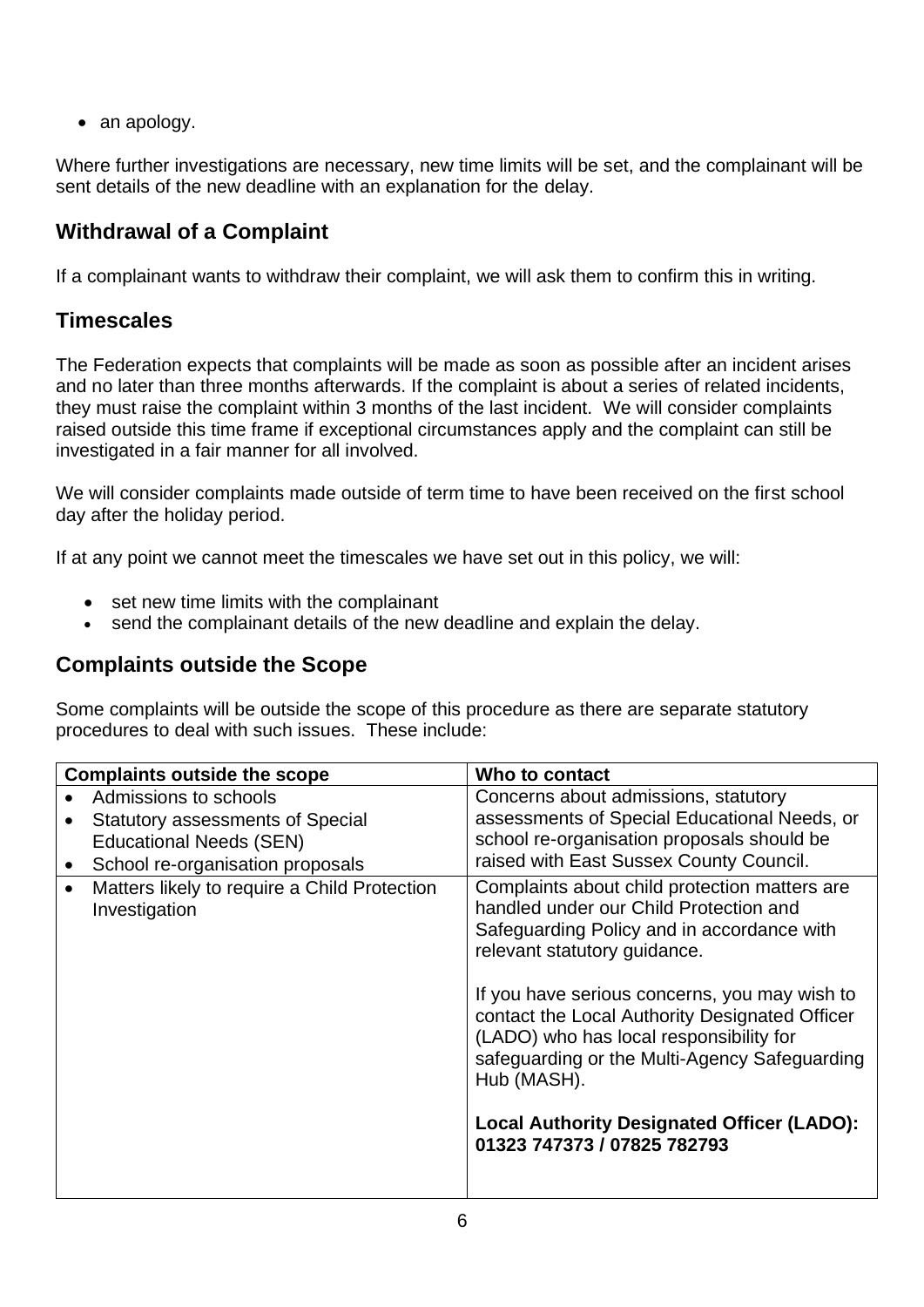|           | Exclusion of children from school                                                                          | Further information about raising concerns<br>about exclusions is available in the<br>Federation's Exclusion Policy.                                                                                                                                                                                                |
|-----------|------------------------------------------------------------------------------------------------------------|---------------------------------------------------------------------------------------------------------------------------------------------------------------------------------------------------------------------------------------------------------------------------------------------------------------------|
|           |                                                                                                            | Complaints about the application of the<br>Relationships and Behaviour Policies can be<br>made through the Federation's Complaints<br>Procedure.                                                                                                                                                                    |
|           | Whistleblowing                                                                                             | We have an internal Whistleblowing Procedure<br>for all our employees, including temporary staff<br>and contractors.                                                                                                                                                                                                |
|           |                                                                                                            | The Secretary of State for Education is the<br>prescribed person for matters relating to<br>whistleblowers in education who do not want to<br>raise matters direct with their employer.<br>Referrals can be made at:<br>www.education.gov.uk/contactus.                                                             |
|           |                                                                                                            | Volunteer staff who have concerns about our<br>schools should complain through the<br>Federation's Complaints Procedure. You may<br>also be able to complain direct to the Local<br>Authority (LA) or the Department for Education<br>(see contact details above), depending on the<br>substance of your complaint. |
|           | <b>Staff Grievances</b>                                                                                    | These matters will be addressed under the<br>Federation's internal Grievance Procedure.                                                                                                                                                                                                                             |
|           | <b>Staff Conduct and/or Competency</b><br>Complaints                                                       | Complaints about staff will be dealt with under<br>the Federation's internal personnel procedures,<br>if appropriate.                                                                                                                                                                                               |
|           |                                                                                                            | Complainants will not be informed of any<br>outcomes of the complaint or action taken in<br>relation to a staff member as a result of a<br>complaint. However, the complainant will be<br>notified that the matter is being addressed.                                                                              |
|           | Complaints about services provided by<br>other providers who may use Federation<br>premises or facilities. | The Federation will direct complainants to<br>follow the external provider's own Complaints<br>Procedure.                                                                                                                                                                                                           |
| $\bullet$ | Complaints about the curriculum                                                                            | Please contact the Department for Education at<br>www.education.gov.uk/contactus                                                                                                                                                                                                                                    |
|           | <b>Complaints about Collective Worship</b>                                                                 | Complaints about the content of the Daily Act of<br>Collective Worship (DACW) should be<br>addressed to:<br>the local Standing Advisory Council on<br><b>Religious Education</b><br>other relevant body, e.g. the appropriate<br>Diocese:<br>Diocese of Chichester<br>$\circ$                                       |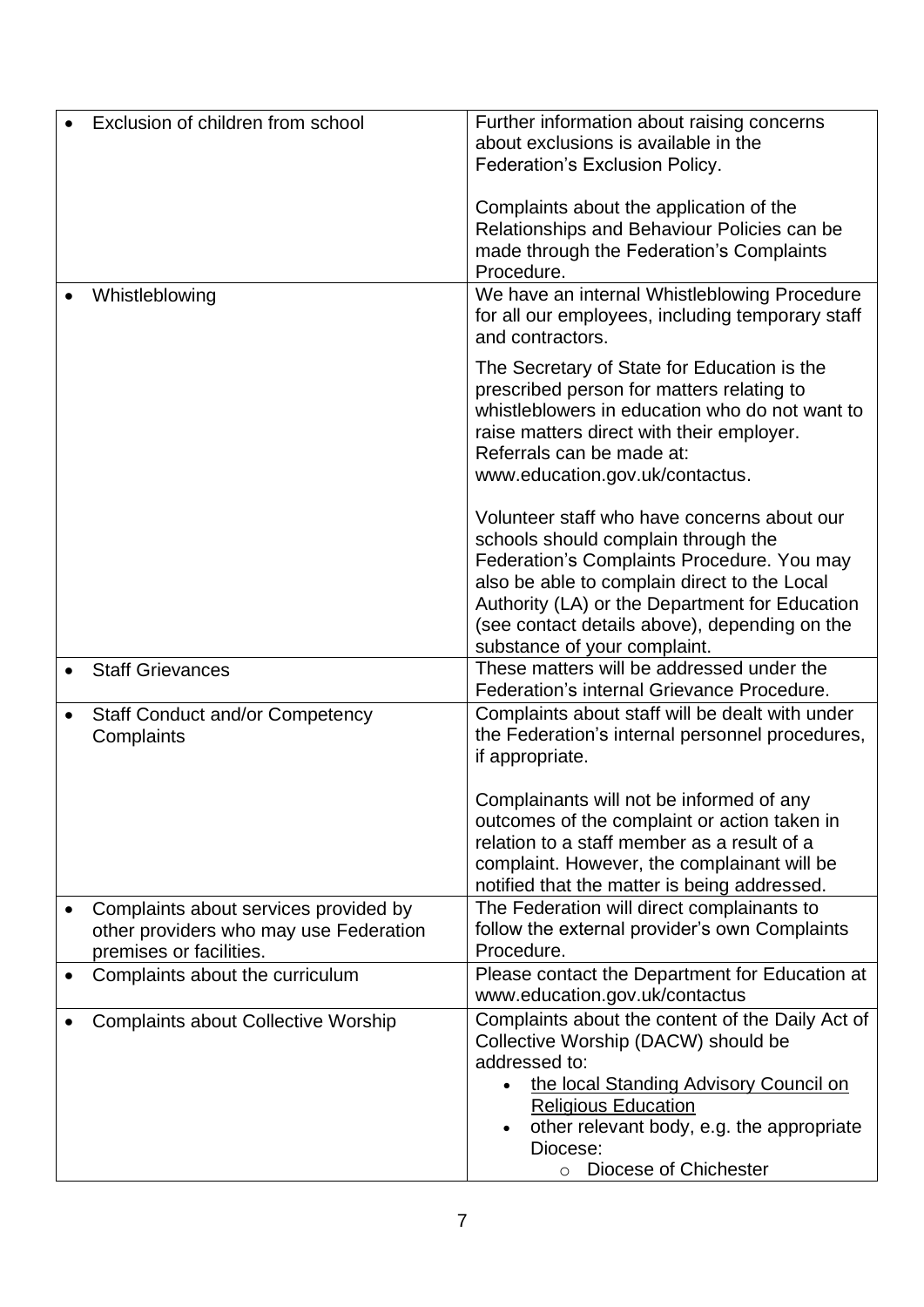| Withdrawal from the Curriculum | Parents and carers can withdraw their child<br>from any aspect of Religious Education (RE),<br>including the DACW. They do not have to<br>explain why.                                                     |
|--------------------------------|------------------------------------------------------------------------------------------------------------------------------------------------------------------------------------------------------------|
|                                | If parents or carers are not satisfied with the<br>handling of a request to withdraw their child<br>from RE or the DACW, Federation schools<br>should advise them to follow their Complaints<br>Procedure. |
|                                | The right of withdrawal does not apply to other<br>areas of the curriculum where religious matters<br>may be spontaneously raised by pupils or arise<br>in other subjects such as history or citizenship.  |
|                                | Should parents wish to withdraw their child<br>from relationships and sex education they<br>should refer to the Federation's Relationships<br>and Sex Education policy.                                    |

If other bodies are investigating aspects of the complaint, for example the police, Local Authority (LA) safeguarding teams or Tribunals, this may impact on our ability to adhere to the timescales within this procedure or result in the procedure being suspended until those public bodies have completed their investigations.

If a complainant commences legal action against a Federation school in relation to their complaint, we will consider whether to suspend the complaints procedure in relation to their complaint until those legal proceedings have concluded.

## **Complaint Campaigns**

If a Federation school receives a large volume of complaints which are all based on the same subject and/or from complainants unconnected with the school, the Federation school will send a template response to all complainants and publish a single response on its school's website.

## **Duplicate Complaints**

After closing a complaint at the end of the complaints procedure if a duplicate complaint is received about the same matter from a connected party, the duplicate complainant will be informed the Federation school has already considered the complaint and the local process is now complete. They will be sent a summary of the outcome of the original complaint, with all confidential information redacted. The new complainant will be advised to contact the DfE if there is dissatisfaction with the original handling of the complaint.

## **Use of Social Media**

The Federation considers that the promotion and continuance of a positive, healthy and safe school community ethos depends upon all members of the school community contributing to and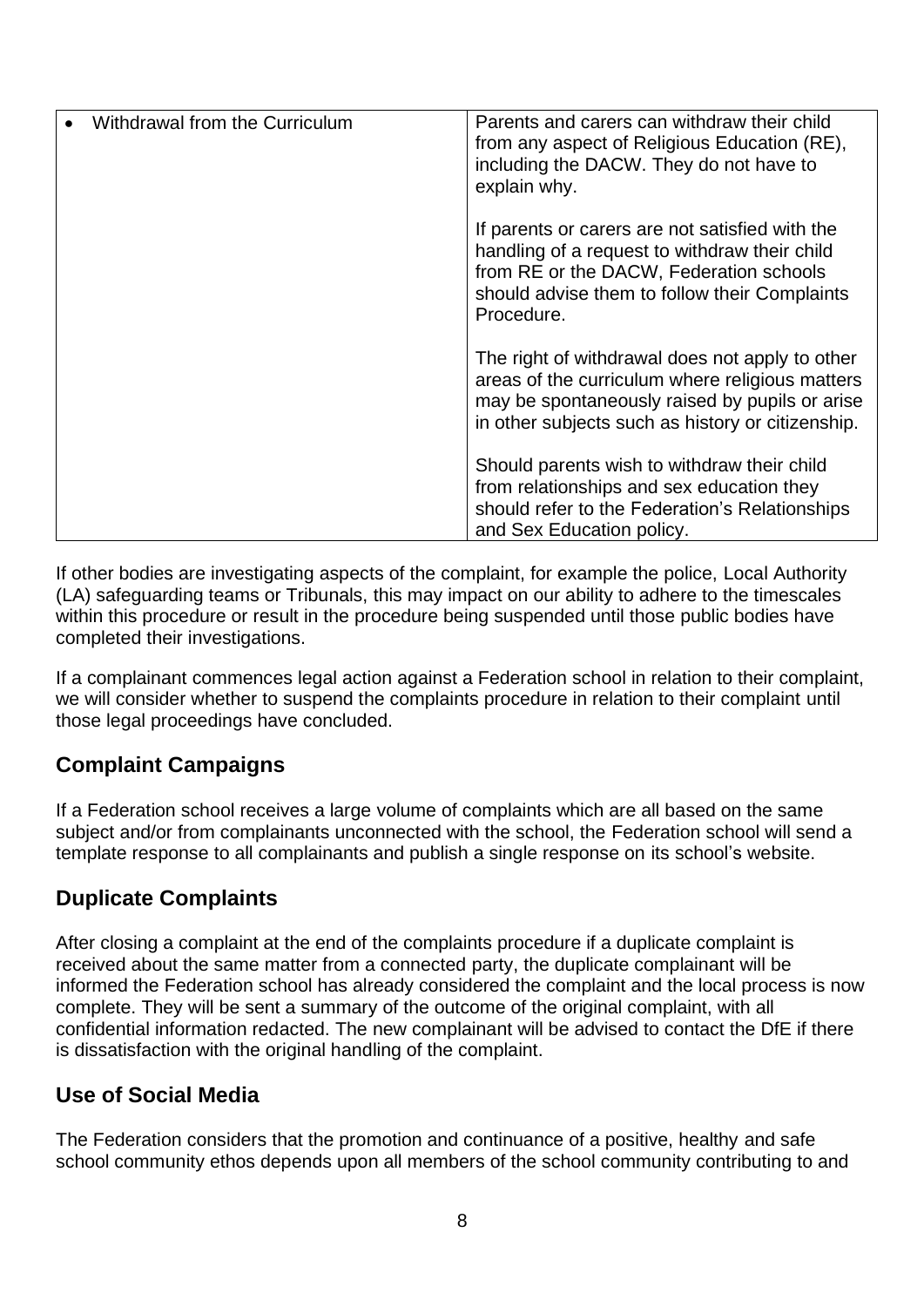being responsible for maintaining this. The Federation therefore actively encourages any individual with a concern or complaint to raise it as soon as possible within the process described.

For the same reason, the Federation strongly discourages the use of social media in this respect and asks parents and carers and others of the school community not to post on social media any issues which should more appropriately be dealt with within the Federation's processes for concerns and complaints.

## **The Complaints Procedure**

#### *This stage does not apply to complaints against a Federation Headteacher, a Governor or the Governing Board.*

#### **Informal**

As referred to earlier in this policy, the intention of the Federation is to create and maintain a safe, happy and healthy learning environment and the staff and Governing Board seek to establish a spirit of co-operation with parents, carers and other interested parties to ensure that a positive school community ethos is established to achieve and maintain this.

It is in everyone's interest to resolve concerns at the earliest stage and the Federation's experience is that many issues can be resolved by proactive and timely discussion between the appropriate people. The Federation therefore takes informal concerns extremely seriously and will make every effort to resolve the matter quickly and effectively.

In order to assist this, the concern should be raised as soon as possible with the relevant member of staff or the relevant Federation Headteacher as appropriate, either in person or by letter, telephone or email. If the person with the concern is unclear who to contact or the process involved [the relevant school office](#page-2-0) will be able to assist.

If the person with the concern has a difficulty discussing it with a particular member of staff, we will respect your views. In these cases, you will be referred to another staff member. Similarly, if the member of staff directly involved feels unable to deal with a concern, Mr Sullivan, Blackboys School Headteacher or Mrs Pestell, Framfield School Headteacher, will refer you to another staff member. The member of staff may be more senior but does not have to be. The ability to consider the concern objectively and impartially is more important.

If, however, a resolution is not reached and/or the person with the concern is dissatisfied with the outcome then they may wish to escalate the complaint to Stage 1 of the Complaints Procedure.

#### **Stage 1 – Review by Federation Headteacher**

#### *This stage does not apply to complaints against a Federation Headteacher, a Governor or the Governing Board.*

*The Federation Headteacher may delegate the investigation to another member of the Federation's Senior Leadership Team but not the decision to be taken.*

The complaint must be made to Mr Sullivan, Blackboys School Headteacher or Mrs Pestell, Framfield School Headteacher via the relevant school office. This may be done in person, by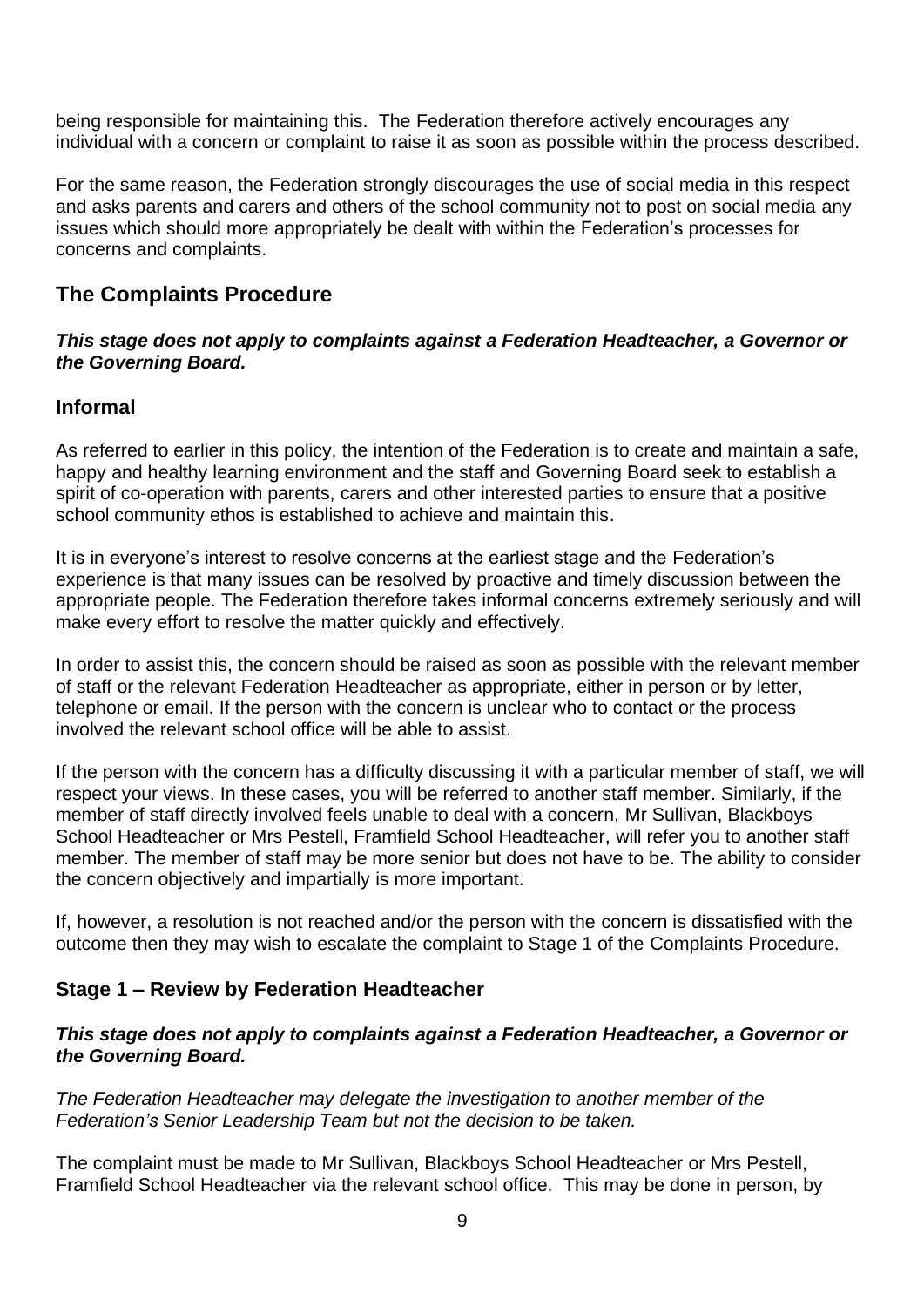letter (preferably on the [complaint form\)](#page-20-0), by email or telephone. The Federation Headteacher will record the date the complaint is received and will acknowledge receipt in writing, by letter or email, within 5 school days. Within this response, Mr Sullivan, Blackboys School Headteacher or Mrs Pestell, Framfield School Headteacher if needed will seek to clarify the nature of the complaint, what remains unresolved and what outcome the complainant would like to see. The Federation Headteacher will indicate if a face to face meeting is the most appropriate way to secure clarification or whether the complainant should respond by letter or email.

At the conclusion of the investigation, Mr Sullivan, Blackboys School Headteacher or Mrs Pestell, Framfield School Headteacher will provide a formal written response within 15 school days of the receipt of the complaint. If Mr Sullivan, Blackboys School Headteacher or Mrs Pestell, Framfield School Headteacher is unable to meet this deadline, they will provide the complainant with an update and revised response date.

The response will refer to actions taken to investigate the complaint and an explanation of the outcome and the reason(s) for it. Where appropriate, it will include details of actions the Federation school will take to resolve the complaint and any other actions the Federation will take to improve policy and practice.

Mr Sullivan, Blackboys School Headteacher or Mrs Pestell, Framfield School Headteacher will advise the complainant of how to escalate their complaint should they remain dissatisfied with the outcome of Stage 1. Should the complainant wish to escalate their complaint to Stage 2, they must do so within 10 school days of the date of the formal written response setting out the outcome of the Stage 1 process.

#### **Stage 2 – Investigation by Governing Board**

Complaints at this stage are in one of three categories:

- 1. The complainant is not satisfied with the outcome at Stage 1.
- 2. The complaint is about a Federation Headteacher, or a member of the Governing Board (including the Chair **or** Vice-Chair).
- 3. The complaint is about:
	- o the Chair **and** Vice Chair or
	- o the majority of the Governing Board or
	- o the entire Governing Board

For all 3 categories above the complainant must write to or email (preferably on the [complaint](#page-20-0)  [form](#page-20-0) with the desired outcomes clearly stated) the Clerk to the Governing Board via the relevant [school office](#page-2-0) to request that their complaint is considered at Stage 2. They should set out the details of the complaint and include appropriate evidence. It is critical that the complainant should also specify what they feel would resolve the complaint, and how they feel the previous stage of the procedure has not addressed their complaint sufficiently if this applies.

The Clerk will record the date the complaint is received and will acknowledge receipt in writing, by letter or email, within 5 school days.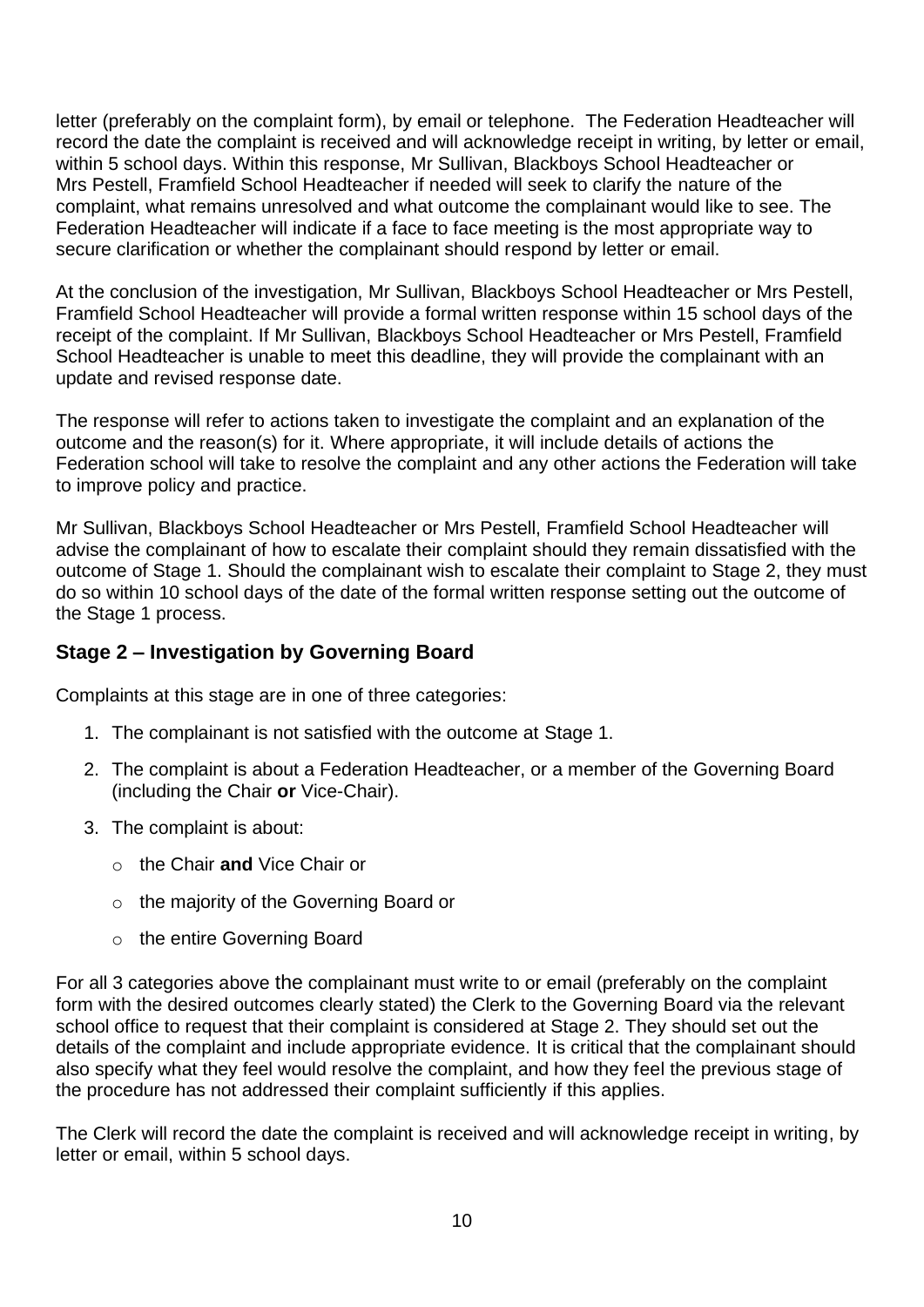Complaints in categories 1 and 2 above will be investigated by Mr Murray, Chair of Governors or a suitably skilled Governor. For complaints received in category 3, the Clerk will seek advice from the Local Authority or the Diocese of Chichester if appropriate, as to how the complaint should be dealt with and the complainant will be advised accordingly. The Local Authority or the Diocese may recommend an independent Governor to investigate the complaint. An independent Governor is a suitably skilled Governor from outside the Governing Board, with no prior exposure to the complaint that is currently under investigation.

The Chair of Governors / nominated Governor will investigate the complaint and contact the complainant if they feel a face-to-face meeting, a phone call or a virtual meeting would be helpful.

At the conclusion of the investigation, the Chair of Governors / nominated Governor will provide a formal written response within 15 school days of the receipt of the complaint. If they are unable to meet this deadline, they will provide the complainant with an update and revised response date.

The response will refer to actions taken to investigate the complaint and an explanation of the outcome and the reason(s) for it. Where appropriate, it will include details of actions the Federation school will take to resolve the complaint and any other actions the Federation will take to improve policy and practice.

Where further investigations are necessary, new time limits will be set, and the complainant will be sent details of the new deadline with an explanation for the delay.

The Chair of Governors / Investigator will advise the complainant of how to escalate their complaint should they remain dissatisfied with the outcome of Stage 2. Should the complainant wish to escalate their complaint to Stage 3, they must do so within 10 school days of the date of the formal written response setting out the outcome of the Stage 2 process.

#### **Stage 3 – Governing Board Review Panel**

This is the final stage of the Federation's Complaints Procedure.

The complainant must write to or email (preferably on the [complaint form\)](#page-2-0) the Clerk of the Governing Board within 10 school days of the date of the formal written response setting out the outcome of the Stage 2 process. For category 1 complaints, requests outside of this timeframe will only be considered if the Chair of Governors considers exceptional circumstances apply. For requests outside this timeframe for category 2 and 3 complaints, the Clerk will seek advice from the Local Authority as to how this matter should be dealt with. The Local Authority may recommend an independent panel should be convened, made up of suitably skilled Governors from outside the Board. An independent Governor is a suitably skilled Governor from outside the Governing Board, with no prior exposure to the complaint that is currently under investigation.

The complainant should set out the details of their complaint and include appropriate evidence. They should also specify what they feel would resolve the complaint, and how they feel the previous stages of the procedure have not addressed their complaint sufficiently.

The complainant must have reasonable notice of the date of the review panel; however, the review panel reserves the right to convene at their convenience rather than that of the complainant and reach a conclusion in the interests of drawing the complaint to a close. If the complainant rejects the offer of 3 proposed dates, the Clerk will set a date. The hearing will go ahead using written submissions from both parties.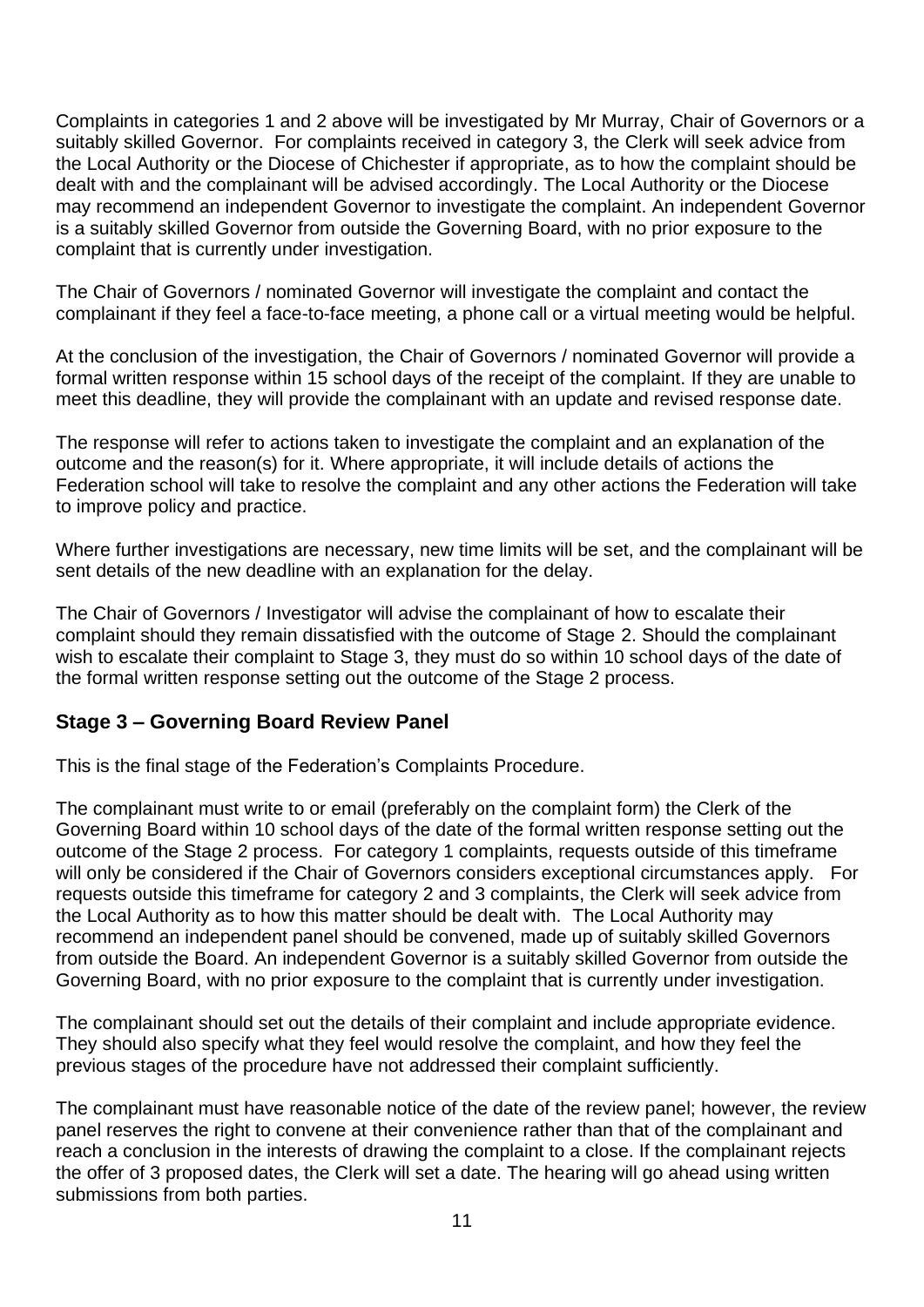#### **Stage 3: Timeline**

| 1. | Within 5 school days of receipt of the new complaint form from the<br>complainant, with the desired outcomes from the panel hearing clearly<br>stated, the Clerk will arrange a Governing Board Review Panel.                                                                                                                                                                                                                                                                                                                                                                                                                    |
|----|----------------------------------------------------------------------------------------------------------------------------------------------------------------------------------------------------------------------------------------------------------------------------------------------------------------------------------------------------------------------------------------------------------------------------------------------------------------------------------------------------------------------------------------------------------------------------------------------------------------------------------|
| 2. | The panel sets a date to meet as soon as reasonably practical but no longer<br>than 15 school days from the date of the acknowledgement of the letter of<br>complaint. However, where further investigations are necessary, new time<br>limits may be set. The complainant will be sent details of the new date and<br>an explanation for the delay.                                                                                                                                                                                                                                                                             |
| 3. | Any evidence and documentation that the complainant and Federation<br>school wish to submit in relation to their complaint must be sent to the Clerk<br>to the Governing Board at least 5 school days before the meeting. All<br>relevant papers* will be circulated to the complainant and the Federation<br>school representatives attending the meeting, as well as the Governing<br>Board Review Panel. Recordings of conversations that were obtained<br>covertly and without the informed consent of all parties being recorded will<br>not be accepted as evidence.                                                       |
| 4. | If the complainant or Federation school wishes to call witnesses the names<br>of these witnesses must be advised to the Clerk at least 5 school days<br>before the meeting. The complainant and Federation school are responsible<br>for ensuring that the witnesses are aware of the time, date and location of<br>the meeting. If the complainant wishes to be accompanied by a suitable<br>companion, this should not be legal representation as the Governing Board<br>Review Panel is not a form of legal proceedings, the name of the suitable<br>companion must be advised to the Clerk 5 school days before the meeting. |
| 5. | If the Governing Board Review Panel cannot meet because the end of term<br>is less than 15 days from the date of acknowledgement of the letter of<br>complaint, it must meet within 10 days of the start of the new term.                                                                                                                                                                                                                                                                                                                                                                                                        |
| 6. | The Governing Board Review Panel will communicate their findings to the<br>complainant and all relevant Federation school parties within 10 school days<br>of their meeting.                                                                                                                                                                                                                                                                                                                                                                                                                                                     |

\* Some papers maybe withheld or redacted due to the confidential nature of the content and in accordance with Data Protection Guidance and GDPR.

#### **Stage 3: Panel Membership**

The panel consists of 3 Governors, with no prior involvement or knowledge of the complaint. One of the Governors will act as the Panel Chair. If there are fewer than 3 governors from the Federation available, the Clerk will source any additional, independent Governors through another local school or through the East Sussex Governor and Clerking Service, in order to make up the panel. In some cases, it may not be suitable for Governors who are parents to sit on the panel. The Clerk to the Governors will seek advice from the Local Authority in those instances, which will then be communicated back to all relevant parties.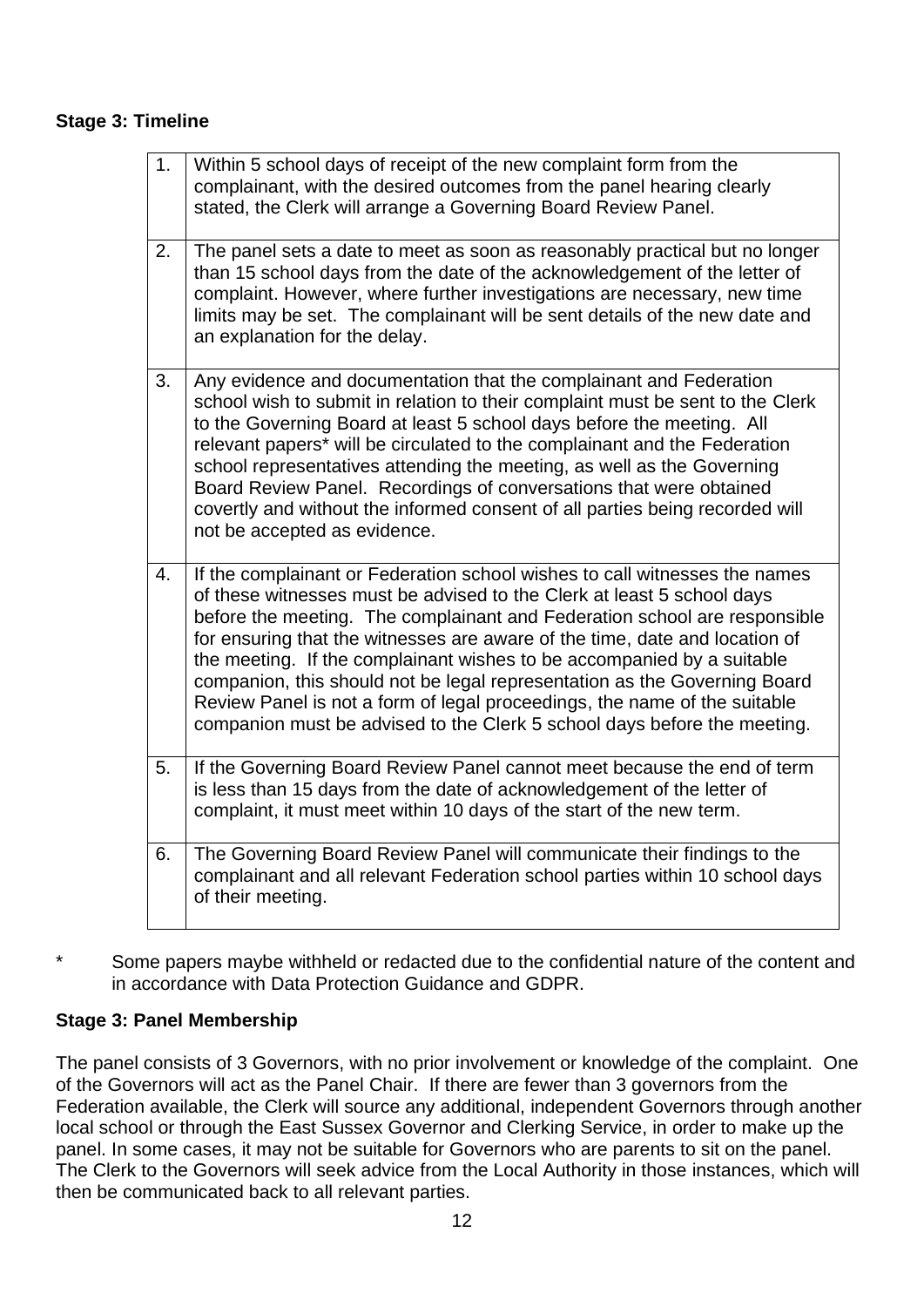#### **Stage 3: Hearing Process**

The Governing Board Review Panel will consider all stages of the complaint. This is to make sure that decisions are not taken in isolation and there is a mechanism by which decisions are considered independently. If a new issue arises the panel will use its discretion to decide if it is appropriate to consider and comment upon it; this may require a short adjournment of the meeting. However, the panel may decide it is not appropriate to review any new complaints at this stage or for any evidence unrelated to the initial complaint to be included. In these circumstances, new complaints must be dealt with from the informal stage of the procedure.

The aim of the hearing, which will be held in private, will always be to resolve the complaint and achieve reconciliation between the Federation school and the complainant. However, it must be recognised that the complainant might not be satisfied with the outcome if the hearing does not find in their favour. It may only be possible to establish the facts and make recommendations that will satisfy the complainant that his or her complaint has been taken seriously.

At the panel hearing, the complainant and representatives from the Federation school, as appropriate, will be present. Each will have an opportunity to set out written submissions prior to the meeting. Any written material provided by the complainant or the Federation school/Headteacher will be seen by everyone on the panel and attending the hearing. Any confidential information will be redacted from the papers, so as not to breach Data Protection Regulations and to ensure there are no subsequent safeguarding issues.

- The complainant must be allowed to attend the panel hearing and be accompanied by a suitable companion if they wish; this should not be legal representation as the Governing Board Review Panel is not a form of legal proceedings. However, if a Federation employee is called as a witness in a complaint meeting, they may be entitled to ask to be supported by their union.
- Representatives from the media are not permitted to attend.
- Both the complainant and the Federation school will have the opportunity of putting their case within a reasonable specified time limit without undue interruption so that the issues are addressed, and key findings of fact established.
- At the meeting, the complainant and the Federation school will have the opportunity to give statements and present their evidence. Witnesses will also be called as appropriate to present their evidence.
- The panel, the complainant and the Federation school representative will be given the chance to ask and reply to questions. Once the panel considers they have all the information required the complainant, Federation school representatives and witnesses will be asked to leave, and evidence will then be considered.
- The Clerk will be present at the hearing and will take notes which are designed to serve as an aide memoir for the panel. The Panel Chair can decide whether to circulate the notes as output of the meeting. They are not a verbatim record of the meeting and should not be referred to as 'minutes'.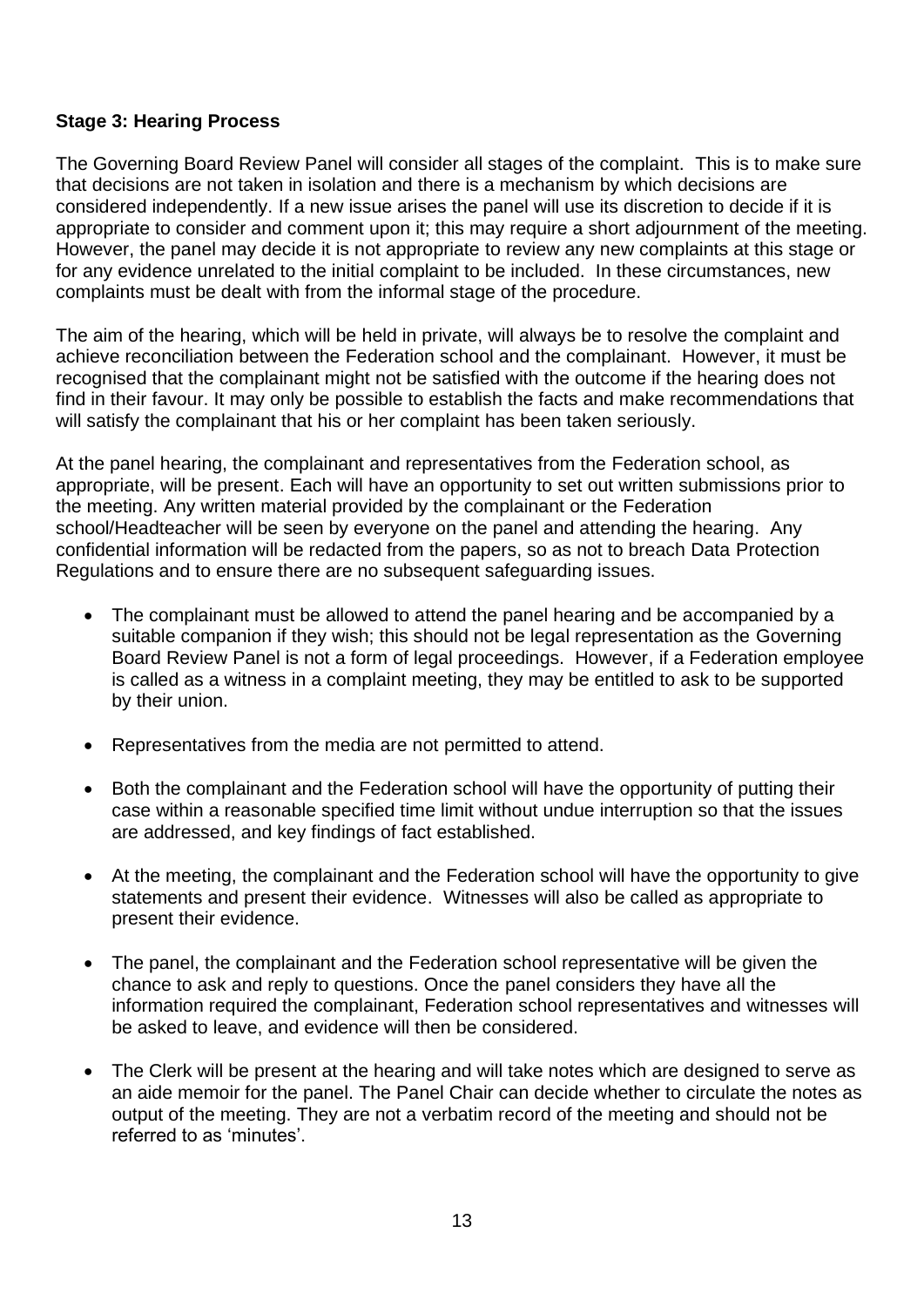The panel will consider the complaint and all the evidence presented. The panel can:

- uphold the complaint in whole or in part
- dismiss the complaint.

If the complaint is upheld in whole or in part, the panel will:

- decide on the appropriate action to be taken to resolve the complaint
- where appropriate, recommend changes to the Federation school's systems or procedures to prevent similar issues in the future.

The Chair of the Panel will provide the complainant and the Federation school with a full explanation of their decision and the reason(s) for it, in writing within 10 school days. The letter will include details of how to contact the School Complaints Unit (SCU), which investigates complaints relating to maintained schools on behalf of the Secretary of State.

Please see section on [Further Recourse](#page-13-0) to follow.

## <span id="page-13-0"></span>**Further Recourse**

If the complainant is unsatisfied with the outcome of the Federation's Complaints Procedure, they can refer their complaint to the School Complaints Unit (SCU), which investigates complaints relating to maintained schools on behalf of the Secretary of State.

The SCU will not re-investigate the matter of the complaint. It will look at whether the Federation's Complaints Policy and any other relevant statutory policies that the Federation holds were adhered to. The SCU also looks at whether the Federation's statutory policies adhere to education legislation. It may direct the Federation to re-investigate the complaint where it is clear the Federation school has acted unlawfully or unreasonably.

For more information or to refer a complaint, see the following webpage: <https://www.gov.uk/complain-about-school>

We will include this information in the outcome letter to complainants.

## **Unreasonably Persistent Complaints**

Most complaints raised will be valid, and therefore we will treat them seriously. However, a complaint may become unreasonable if the person fits one or more of these descriptors:

- has made the same complaint before, and it's already been through the Federation's Complaints Procedure
- makes a complaint that is obsessive, persistent, harassing, prolific, defamatory or repetitive
- knowingly provides false information
- insists on pursuing a complaint that is unfounded, or out of scope of the complaints procedure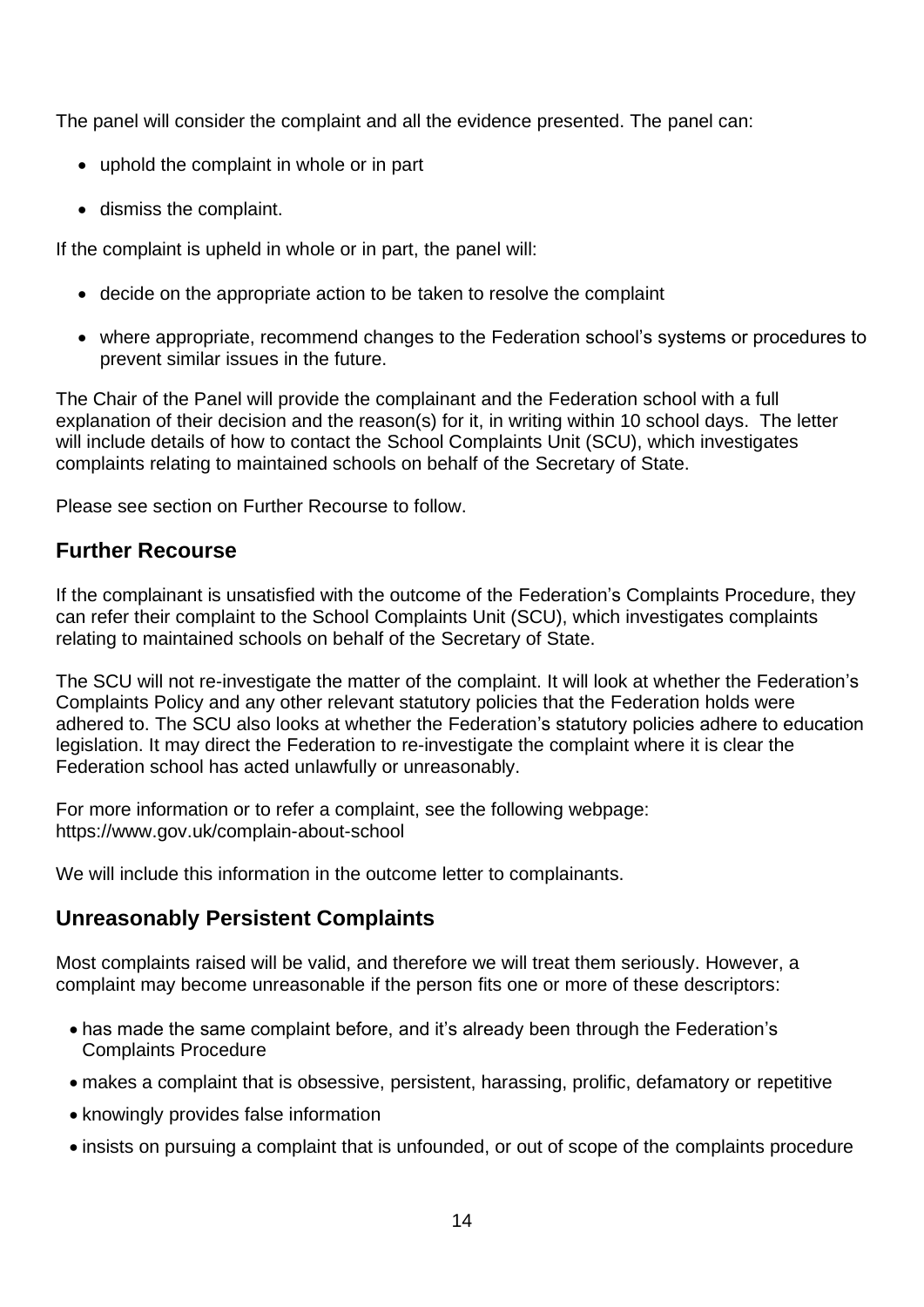- pursues a valid complaint, but in an unreasonable manner e.g. refuses to articulate the complaint, refused to co-operate with this complaints procedure, or insists that the complaint is dealt with in ways that are incompatible with this procedure and the time frames it sets out
- changes the basis of the complaint as the investigation goes on
- makes a complaint designed to cause disruption, annoyance or excessive demands on school time
- seeks unrealistic outcomes, or a solution that lacks any serious purpose or value.

#### **Steps we will take**

We will take every reasonable step to address the complainant's concerns and give them a clear statement of our position and their options. We will maintain our role as an objective arbiter throughout the process, including when we meet with individuals. We will follow our complaints procedure as normal (as outlined above) wherever possible.

If the complainant continues to contact a Federation school in a disruptive way, we may put communications strategies in place. We may:

- give the complainant a single point of contact via an email address
- limit the number of times the complainant can make contact, such as a fixed number per term
- ask the complainant to engage a third party to act on their behalf, such as [Citizens Advice](https://www.citizensadvice.org.uk/)
- put any other strategy in place as necessary.

## **Stopping Responding**

We may stop responding to the complainant when all of these factors are met:

- we believe we have taken all reasonable steps to help address their concerns
- we have provided a clear statement of our position and their options
- the complainant contacts us repeatedly, and we believe their intention is to cause disruption or inconvenience and / or he or she is making substantially the same points each time.

If we take the decision to stop responding, we will inform the individual that we intend to do so. We will also explain that we will still consider any new complaints they make. Advice will be sought from the Local Authority in order to ensure that complainants are still provided with the information they are entitled to under The Education (Pupil Information) (England) Regulations 2005, within the statutory time frame.

In response to any serious incident of aggression or violence, we will immediately inform the police and communicate our actions in writing. This may include barring an individual from a Federation school site.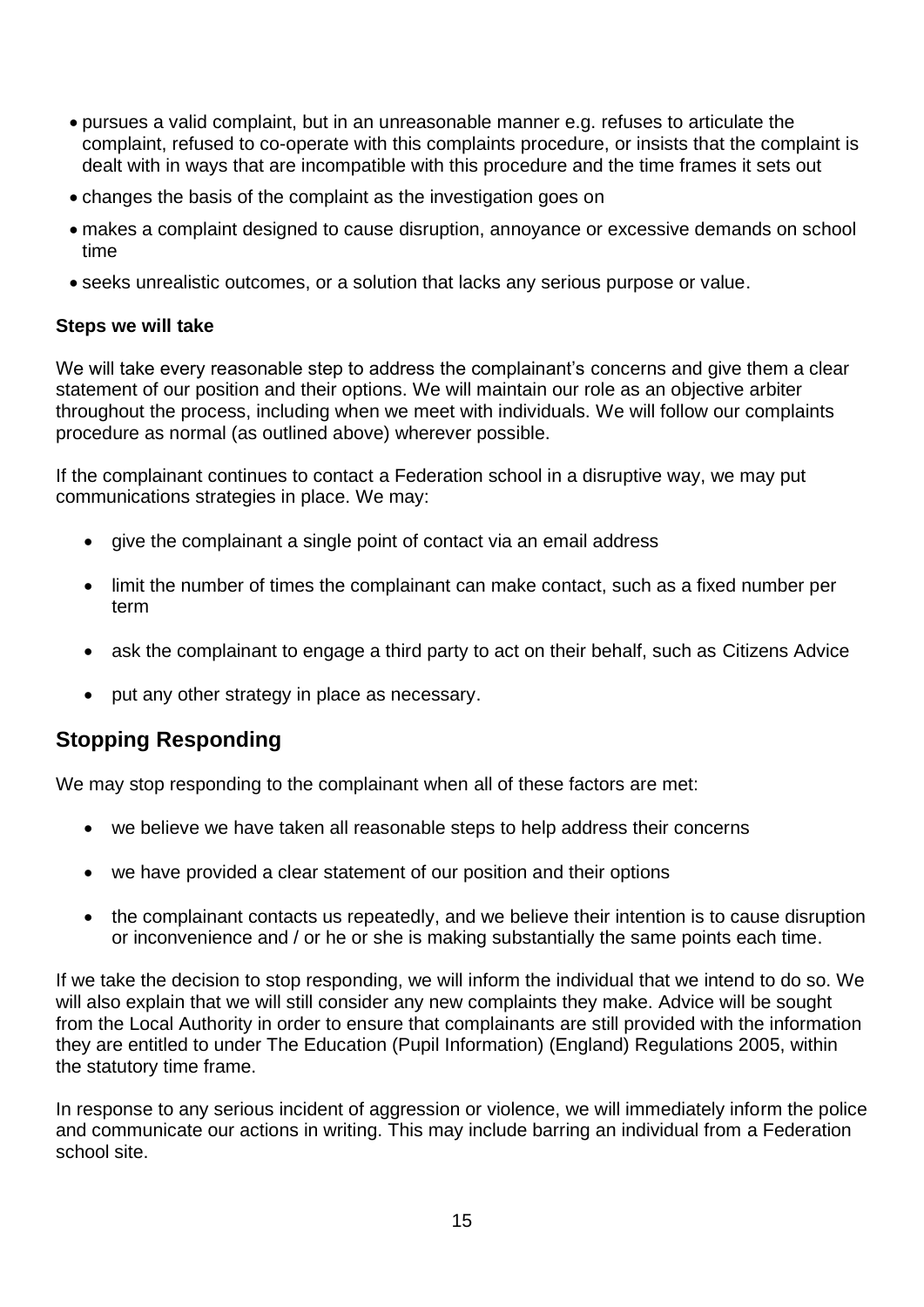## **Duplicate Complaints**

If we have resolved a complaint under this procedure and receive a duplicate complaint on the same subject from a partner, family member or other individual, we will assess whether there are aspects that we hadn't previously considered, or any new information we need to take into account.

If we are satisfied that there are no new aspects, we will:

- tell the new complainant that we have already investigated and responded to this issue, and the local process is complete
- Provide a summary of the outcome of the original complaint, with all confidential information redacted
- direct them to the DfE if they are dissatisfied with our original handling of the complaint.

If there are new aspects, we will follow this procedure again.

## **Unreasonable Complaints**

The Federation is committed to dealing with all complaints fairly and impartially, and to providing a high-quality service to those who complain. However, we do not expect our staff to tolerate unacceptable behaviour and will take action to protect staff from that behaviour, including that which is abusive, offensive or threatening.

A complaint may be regarded as unreasonable when the person making the complaint:

- introduces trivial or irrelevant information which the complainant expects to be taken into account and commented on, or raises large numbers of detailed but unimportant questions, and insists they are fully answered, often immediately and to their own timescales
- makes unjustified complaints about staff who are trying to deal with the issues, and seeks to have them replaced
- uses threats to intimidate
- uses abusive, offensive or discriminatory language or violence
- publishes unacceptable information on social media or other public forums.

Whenever possible, the Federation Headteacher or Chair of Governors will discuss any concerns with the complainant informally before making a judgement that their complaint is unreasonable.

If the behaviour continues the Federation Headteacher will write to the complainant explaining that their behaviour is unreasonable and asking them to change it. For complainants who excessively contact a Federation school causing a significant level of disruption, we may specify methods of communication and limit the number of contacts in a communication plan. This will usually be reviewed after 6 months.

In response to any serious incident of aggression or violence, the concerns and actions taken will be put in writing immediately and the police informed. This may include banning an individual from a Federation school.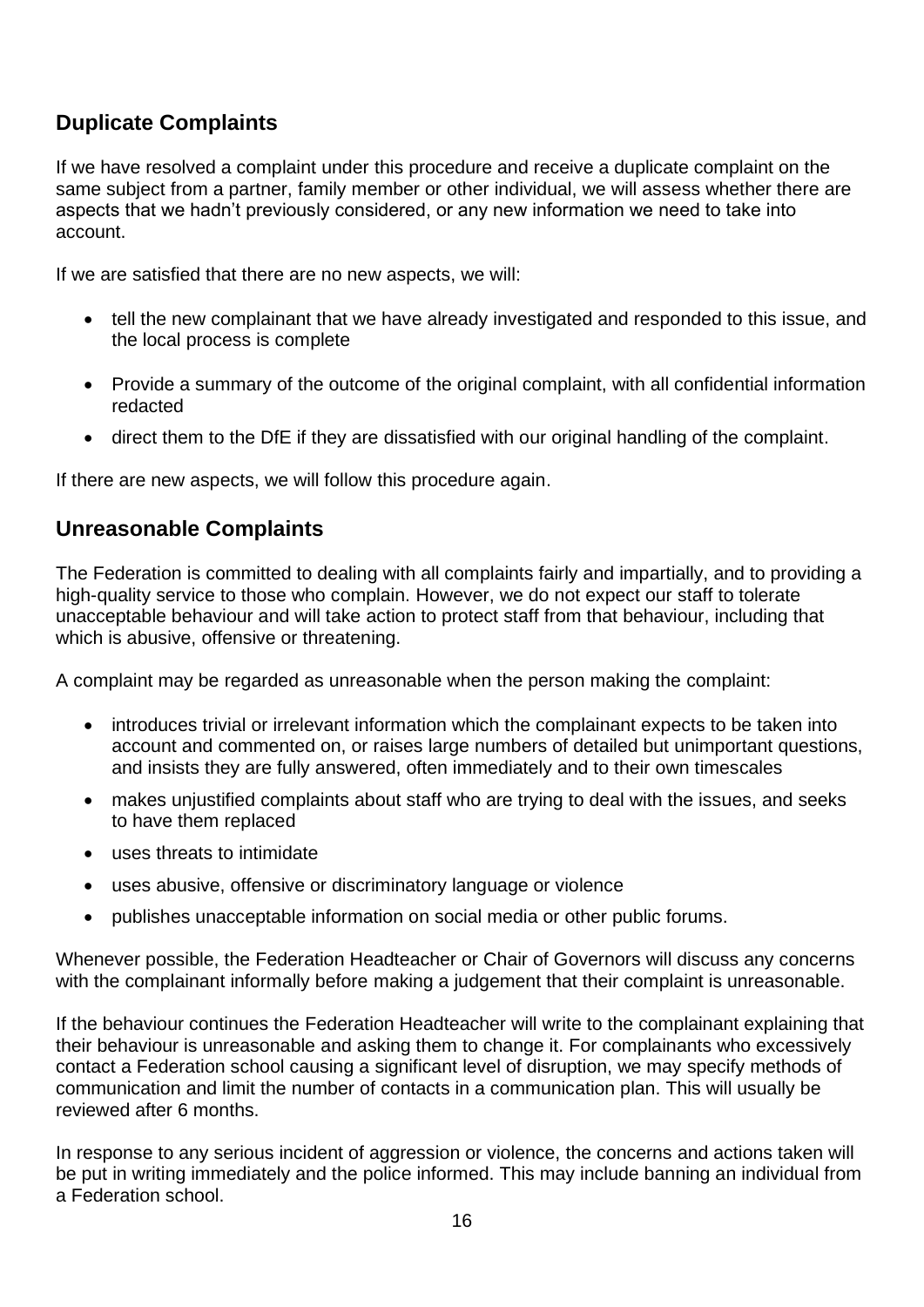## **Barring from a Federation School Premises**

Although fulfilling a public function, schools are private places. The public has no automatic right of entry. The Federation will therefore act to ensure they remain a safe place for pupils, staff and other members of their community.

If a parent's behaviour is a cause for concern, a Federation school can ask him/her to leave school premises. In serious cases, the Federation Headteacher or the Local Authority can notify them in writing that their implied licence to be on school premises has been temporarily revoked subject to any representations that the parent may wish to make.

Anyone wishing to complain about being barred can do so, by letter or email, to their Federation Headteacher or Chair of Governors. However, complaints about barring cannot be escalated to the Department for Education. Once the Federation's own Complaints Procedure has been completed, the only remaining avenue of appeal is through the Courts; independent legal advice must therefore be sought.

#### **Review**

This policy will be reviewed as it is deemed appropriate, but no less frequently than every three years. The policy review will be undertaken by the Federation's Headteachers and the Governing Body's Policies Working Party.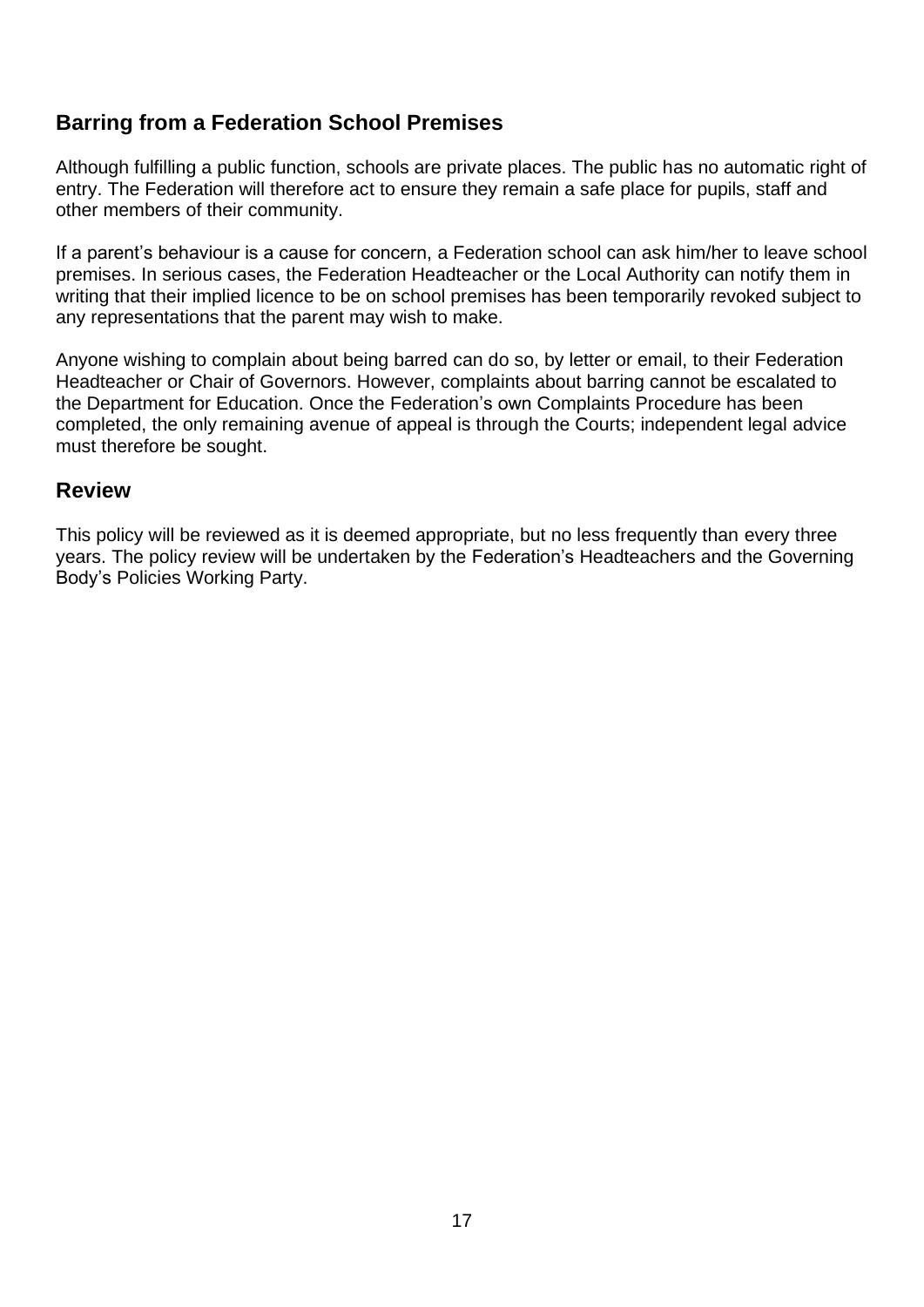## **Appendix A: Roles and Responsibilities**

## **Complainant**

The complainant will get a more effective and timely response to their complaint if they:

- Follow these procedures.
- Co-operate with the Federation school throughout the process and respond to deadlines and communication promptly.
- Treat all those involved with respect.
- Explain the complaint in full as early as possible.
- Co-operate with the Federation school in seeking a solution to the complaint.
- Ask for assistance as needed.
- Refrain from publicising the details of their complaint on social media and respect confidentiality.

#### **Investigating Governor**

An impartial Governor, with no prior knowledge of the complaint, will be appointed to investigate the complaint and establish the facts. They will:

- Interview all relevant parties, keeping notes.
- Considering Federation Policies, records and any written evidence and keep these securely.
- Prepare a comprehensive report to the Federation Headteacher or complaints panel which includes the facts and potential solutions.

The investigator's role is to establish the facts relevant to the complaint by:

- Providing a comprehensive, open, transparent and fair consideration of the complaint through:
	- o sensitive and thorough interviewing of the complainant to establish what has happened and who has been involved
	- o interviewing staff and children/young people and other people relevant to the complaint
	- o considering records and other relevant information
	- o analysing information.
- Liaising with the complainant and relevant school parties as appropriate to clarify what the complainant feels would put things right.

The investigator should:

- Conduct interviews with an open mind and be prepared to persist in the questioning.
- Keep notes of interviews or arrange for an independent notetaker to record notes from the meeting.
- Ensure that any papers produced during the investigation are kept securely pending any appeal.
- Be mindful of the timescales to respond.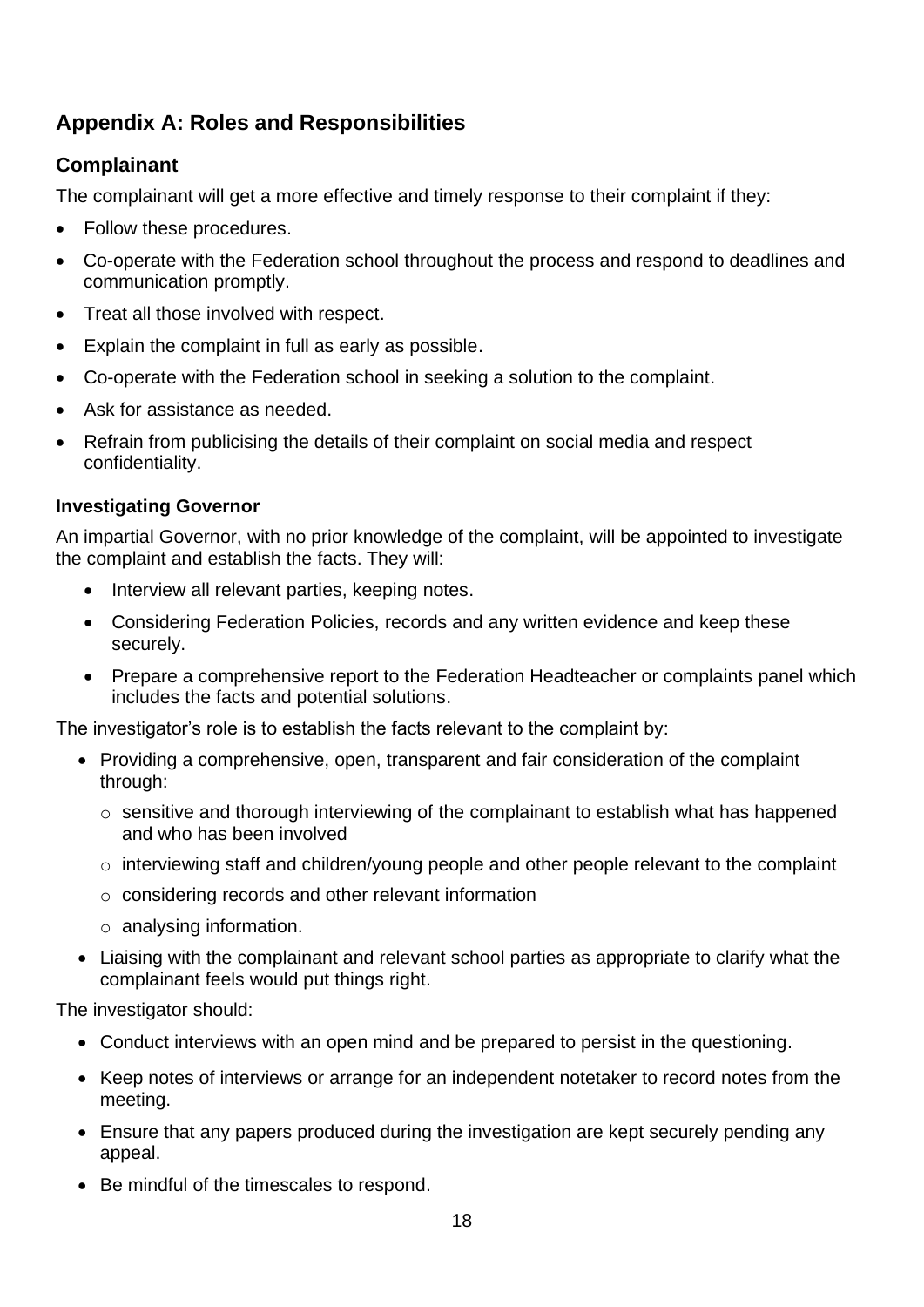• Prepare a comprehensive report for the Federation Headteacher or complaints panel that sets out the facts, identifies solutions and recommends courses of action to resolve problems.

The Federation Headteacher or complaints panel will then determine whether to uphold or dismiss the complaint and communicate that decision to the complainant, providing the appropriate escalation details.

## **Clerk to the Governing Body**

The Clerk will:

- Be the contact point for the complainant and the Governing Board Panel, including circulating the relevant papers and evidence before complaints panel meetings.
- Arrange the complaints hearing, including sending invitations to virtual meetings as appropriate.
- Take notes during the panel hearing, as an aide memoir to the panel. All parties should note that the Clerk does not take verbatim minutes during the panel meeting.
- Provide advisory support to the panel as they draft an outcome letter from the complaints hearing.
- Maintain a full record of the complaint at all stages.
- Notify all parties of the panel's decision by distributing the hearing outcome letter and notes.

#### **Panel Chair**

The panel chair will:

- Chair the meeting, ensuring that everyone is treated with respect throughout.
- Make sure all parties see the relevant information, understand the purpose of the panel, and are allowed to present their case.
- Ensure the meeting is conducted in an appropriate manner, is not adversarial, and that, if all parties are invited to attend, everyone is treated with respect and courtesy.
- Seek to put complainants who may not be used to speaking at such a meeting at ease. This is particularly important if the complainant is a child/young person or a vulnerable adult.
- Ensure the remit of the panel is explained to the complainant.
- Ensure written material is seen by everyone in attendance, provided it does not breach confidentiality or any individual's rights to privacy under the DPA 2018 or GDPR. The Chair must remind all parties of this before the panel meeting begins.
- With input from the other panel members and advisory support from the Clerk, draft the outcome letter, as output of the complaints hearing.

If a new issue arises it would be useful to give everyone the opportunity to consider and comment upon it; this may require a short adjournment of the meeting

• Ensure both the complainant and the Federation school are given the opportunity to make their case and seek clarity, either through written submissions ahead of the meeting or verbally in the meeting itself.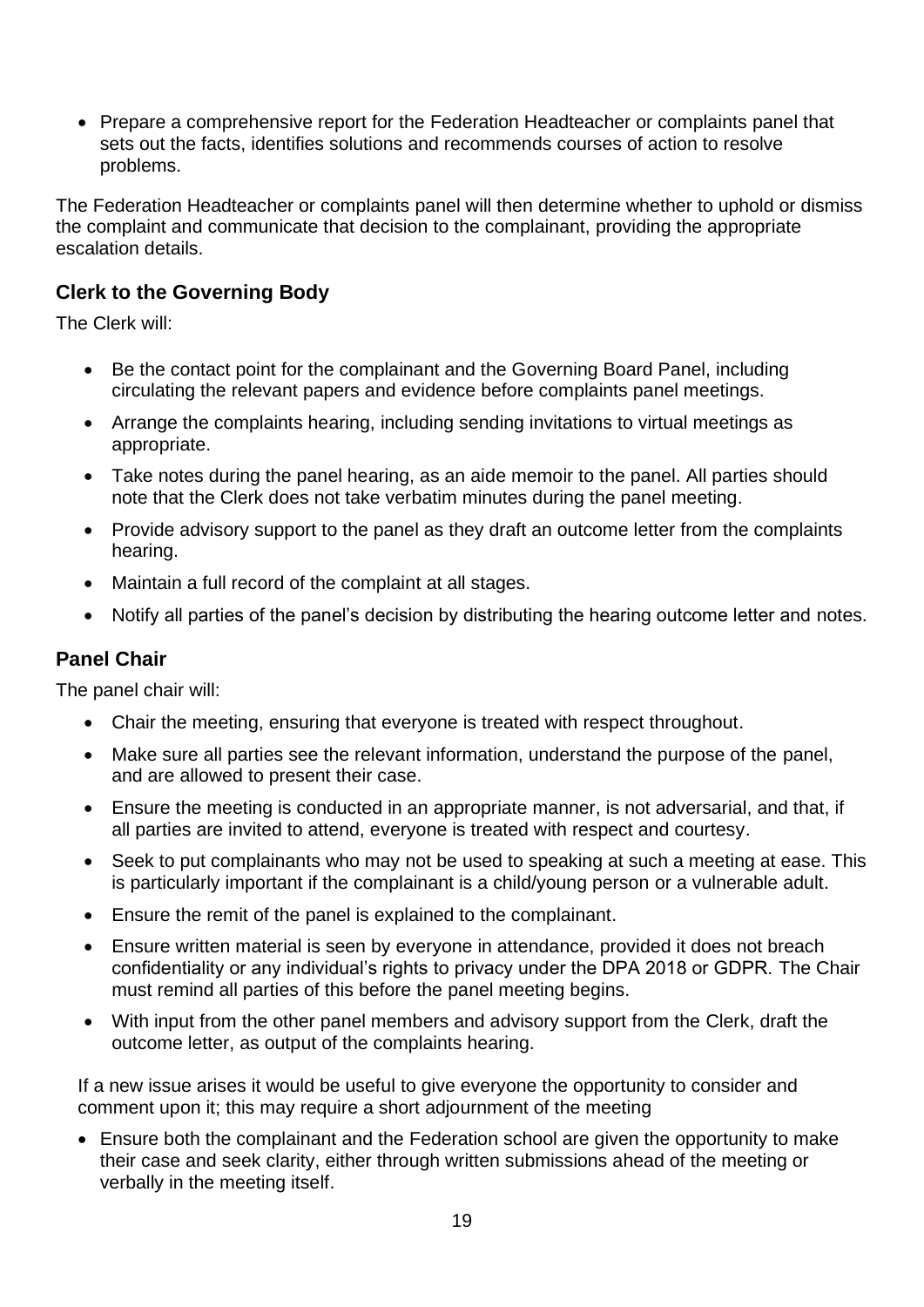- Enable the issues to be addressed and key findings of fact are made if appropriate.
- Ensure the panel is open-minded and acts independently.
- Check no member of the panel has an external interest in the outcome of the proceedings or any involvement in an earlier stage of the procedure.
- Ensure the outcome of the hearing is recorded.
- Liaise with the Clerk in order to receive advisory support.

#### **Panel Member**

Panel members should be aware that:

- The meeting must be independent and impartial and should be seen to be so. No Governor may sit on the panel if they have had a prior involvement in the complaint or in the circumstances surrounding it.
- The aim of the meeting should be to resolve the complaint and achieve reconciliation between the Federation school and the complainant.
- The complainant might not be satisfied with the outcome if the meeting does not find in their favour. It may only be possible to establish the facts and make recommendations.
- Many complainants will feel nervous and inhibited in a formal setting.
- Parents/carers often feel emotional when discussing an issue that affects their child.
- Extra care needs to be taken when the complainant is a child/young person and present during all or part of the meeting. Careful consideration of the atmosphere and proceedings should ensure that the child/young person does not feel intimidated. The panel should respect the views of the child/young person and give them equal consideration to those of adults. If the child/young person is the complainant, the panel should ask in advance if any support is needed to help them present their complaint. Where the child/young person's parent is the complainant, the panel should give the parent the opportunity to say which parts of the meeting, if any, the child/young person needs to attend. However, the parent should be advised that agreement might not always be possible if the parent wishes the child/young person to attend a part of the meeting that the panel considers is not in the child/young person's best interests. The welfare of the child/young person is paramount.